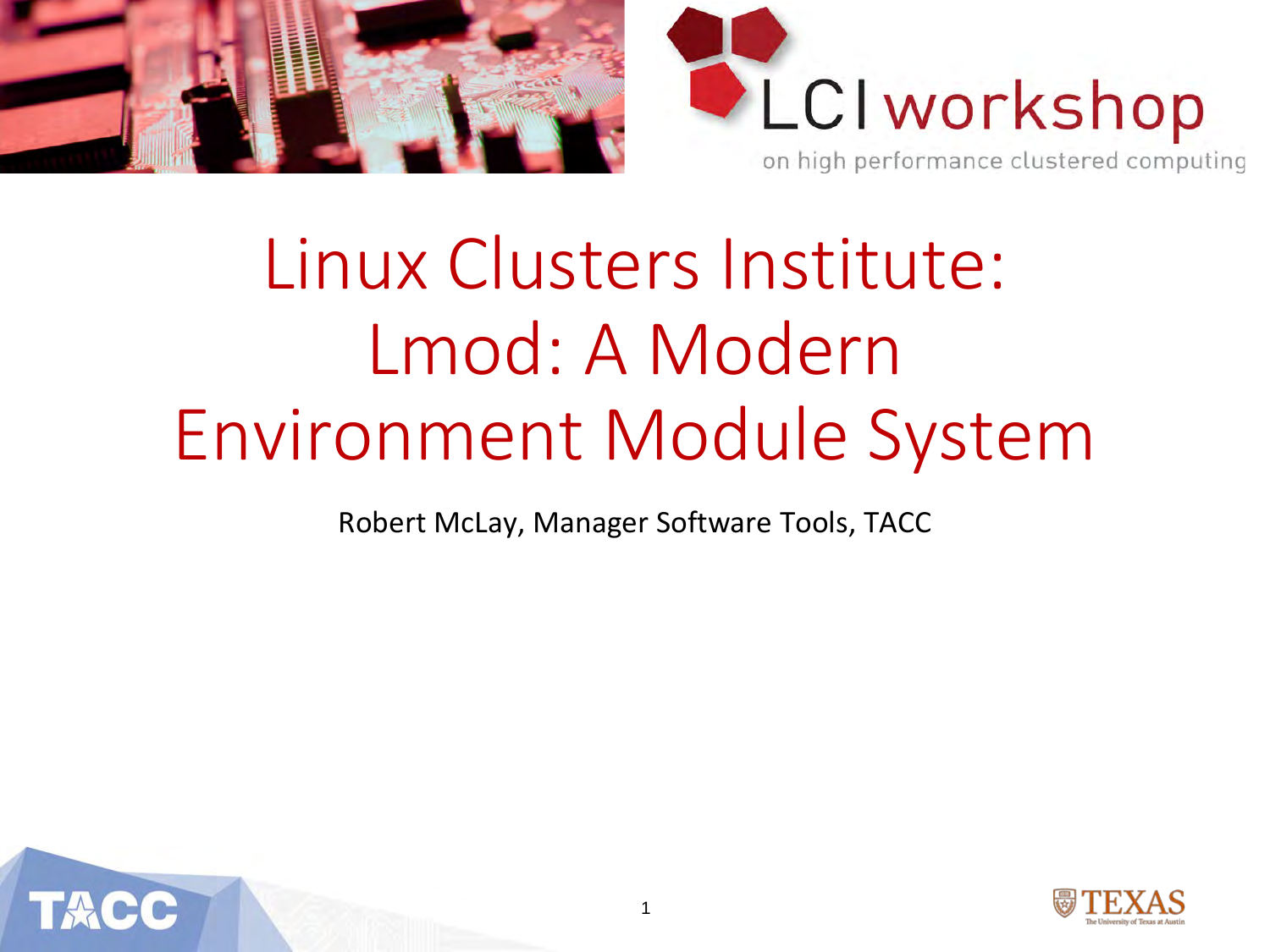

#### **Outline**

- What are Environment Modules?
- Kinds of Module Tools: Tmod, Cmod, Lmod, …
- What is Lmod?
- Modulefile Architecture
- Advanced Topics
- Where to go for help



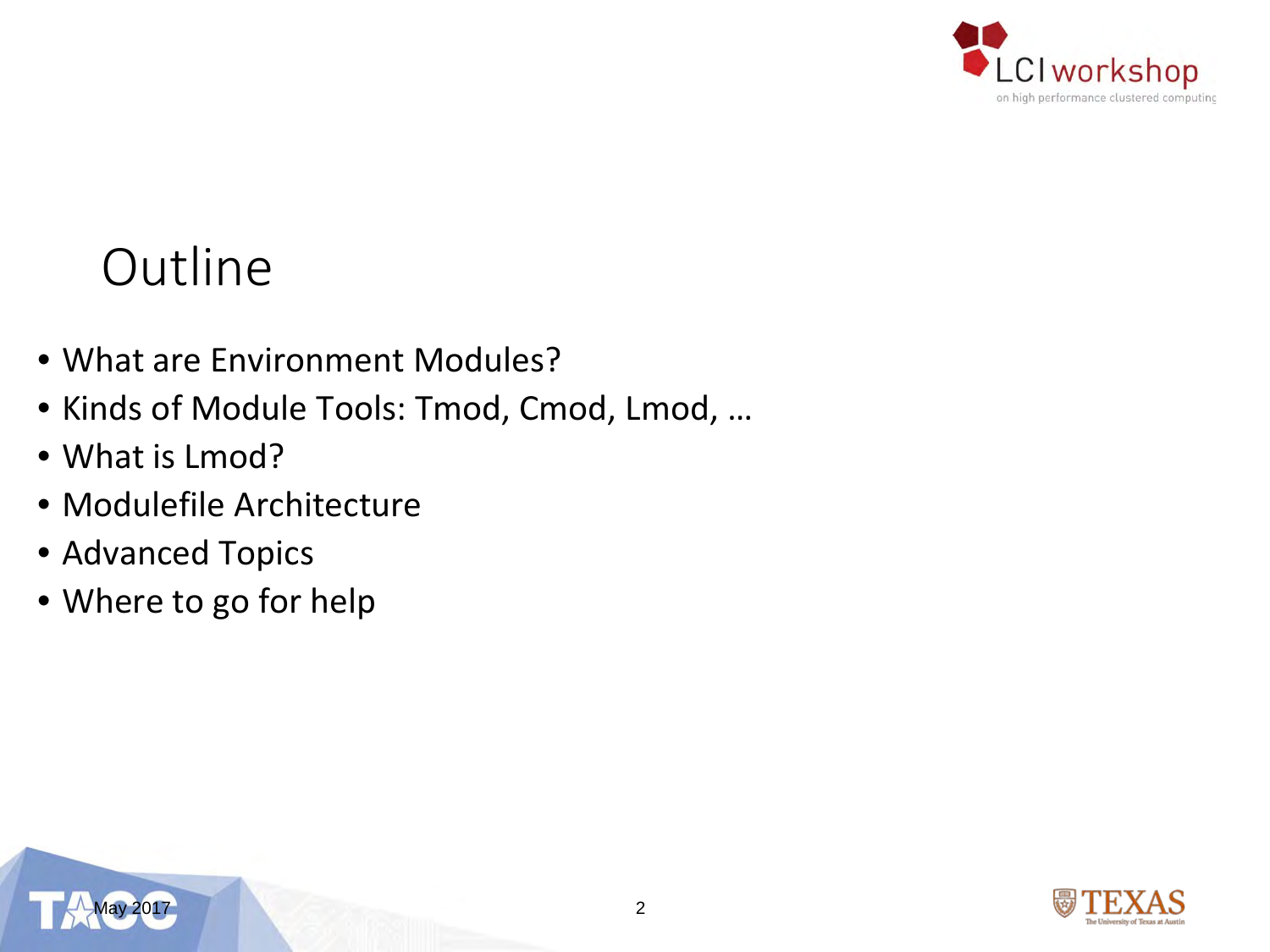

#### Conclusions: Lmod

- Latest version:<https://github.com:TACC/Lmod.git>
- Stable version: [http://lmod.sf.net](http://lmod.sf.net/)
- Documentation: [http://lmod.readthedocs.org](http://lmod.readthedocs.org/)
- Mailing List: Imod-users@lists.sourceforge.net
- Join here:<https://lists.sourceforge.net/lists/listinfo/lmod-users>



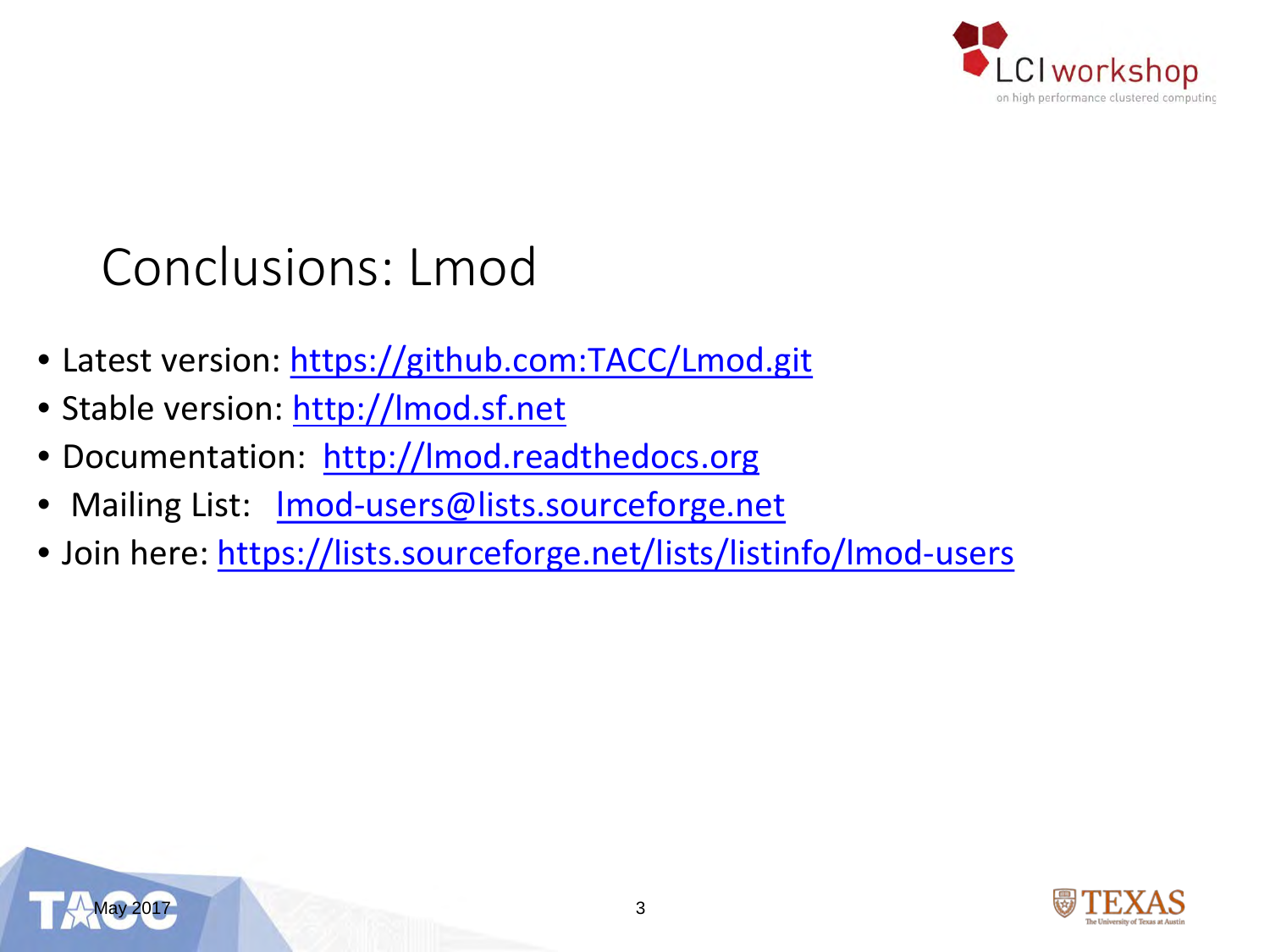

#### What are Modules?

- Modules are the way sites provide optional software: MPI, Boost, ...
- Modules add to PATH and set other env. vars for each package
- Modules can be unloaded.
- Modulefiles are in one file not one for each shell. (e.g. Compiler init scripts)



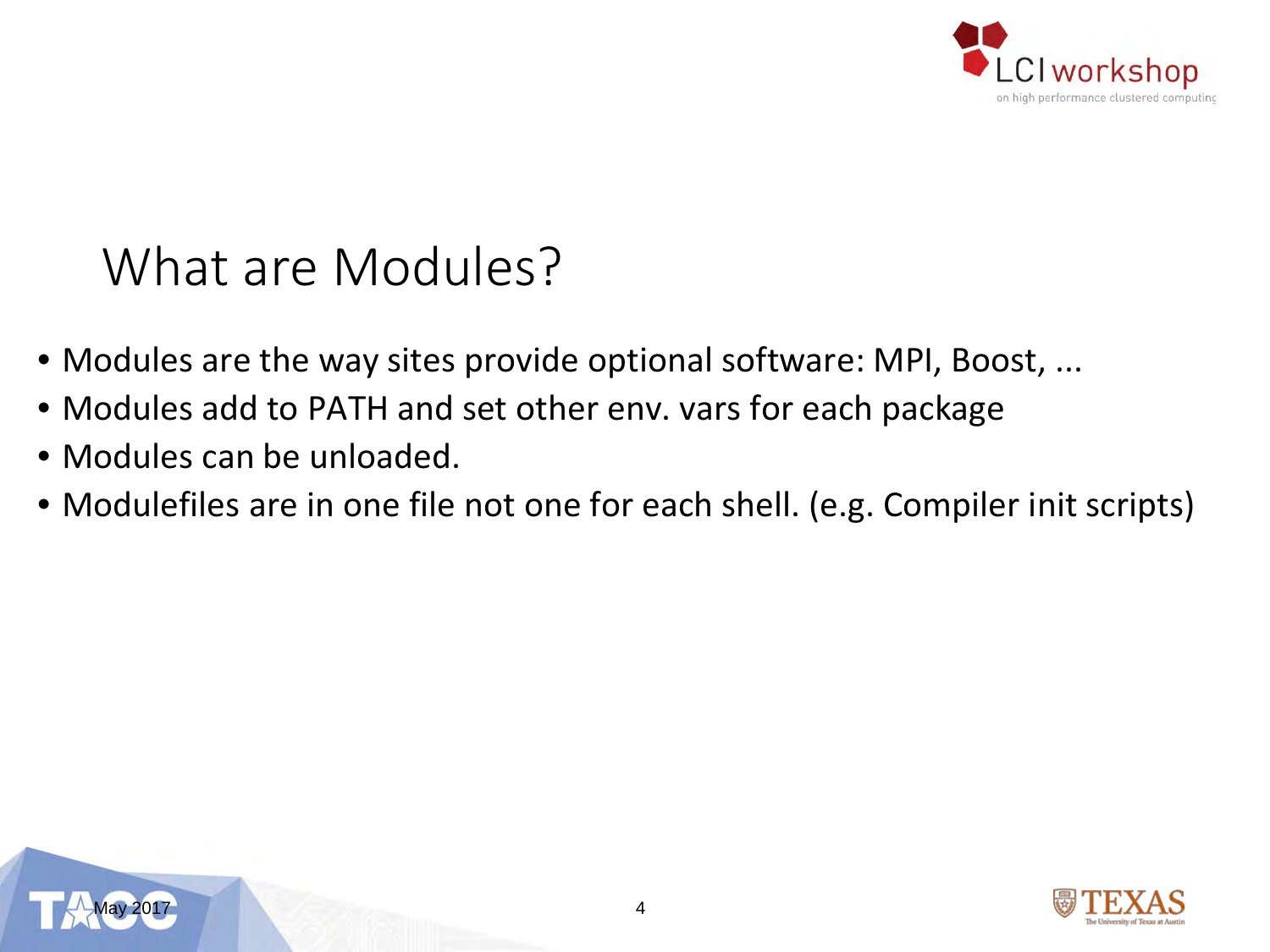

#### What is Lmod?

- A modern replacement for a tried and true concept.
- The guiding principal: ``Make life easier w/o getting in the way.''
- Reads both TCL and Lua modulefiles



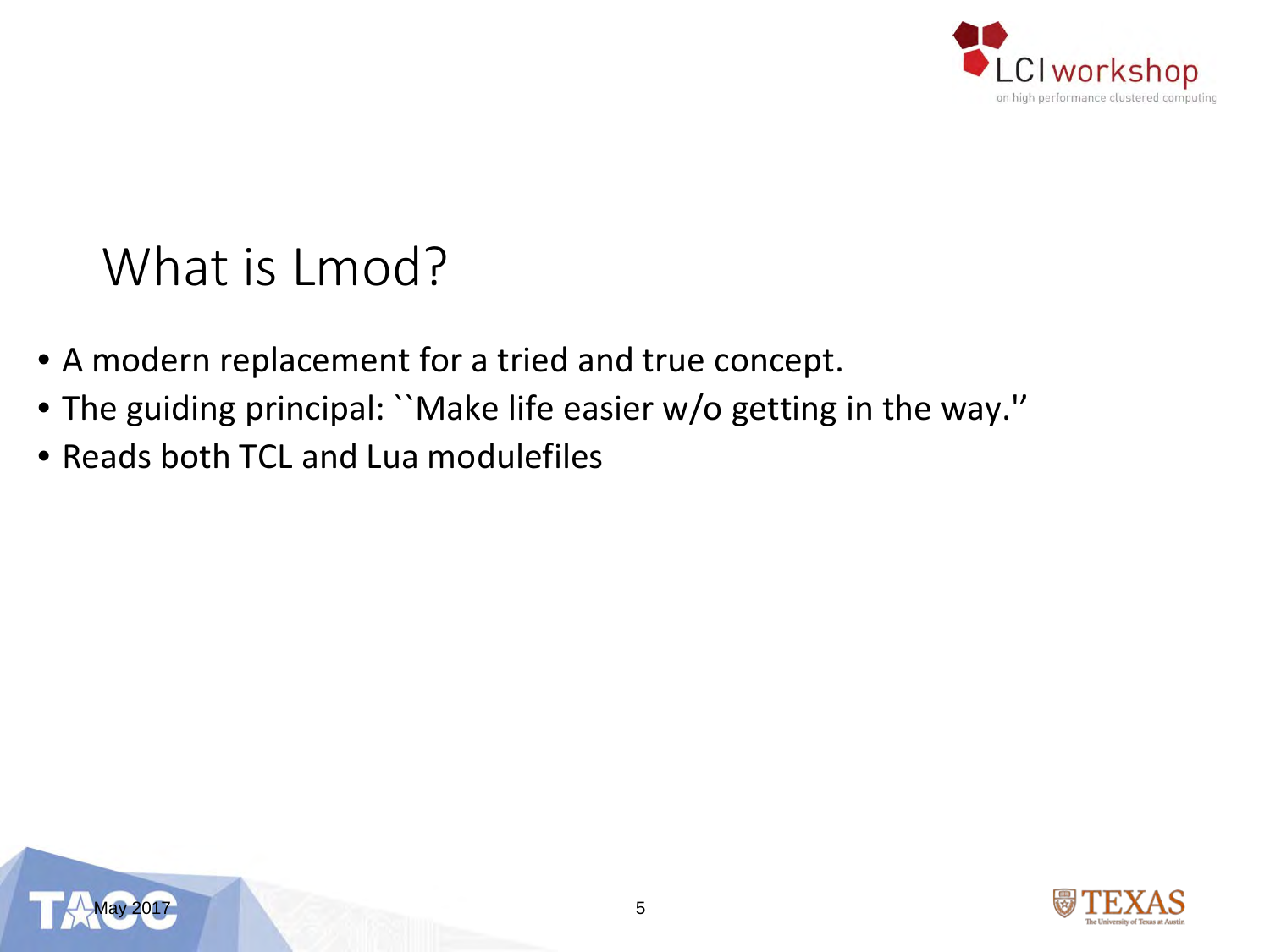

#### Fundamental Issues

- Software Packages are created and updated all the time.
- Some Users need new versions for new features and bug fixes.
- Other Users need older versions for stability and continuity.
- User programs using pre-built C++ \& Fortran libraries must link with the same compiler.
- Similarly, MPI Applications must build and link with same MPI/Compiler pairing when using pre-built MPI libraries.



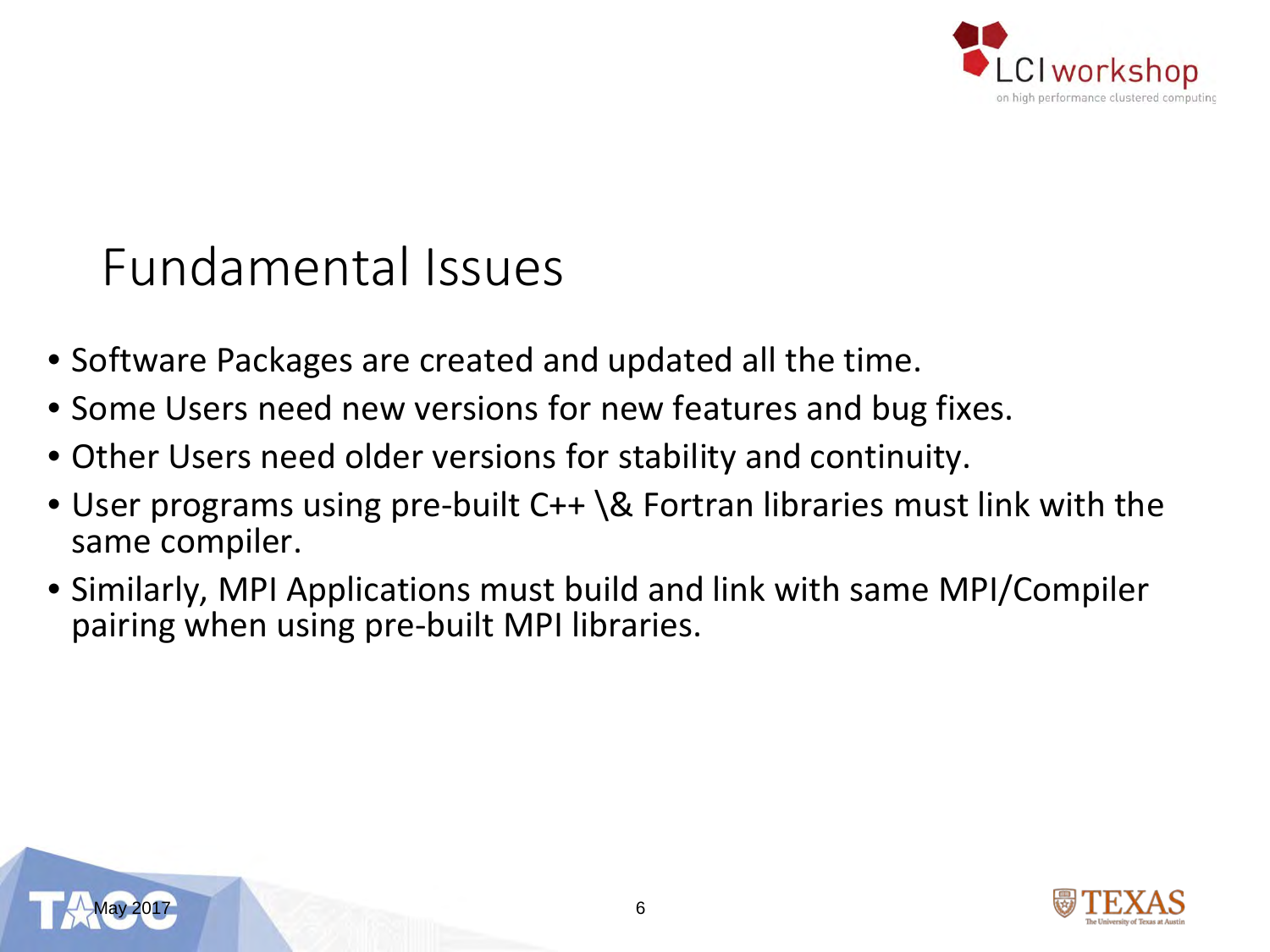

## Example of Lmod: Environment Modules (I)

#### \$ module avail

| ----------------- /opt/apps/modulefiles/MPI/intel/12.0/mpich2/1.4 --------- |                                                                           |                     |                                                                     |  |  |  |  |
|-----------------------------------------------------------------------------|---------------------------------------------------------------------------|---------------------|---------------------------------------------------------------------|--|--|--|--|
|                                                                             | $petsc/3.1$ (default) $petsc/3.1$ -debug $pmetis/4.0$ $tau/2.20.3$        |                     |                                                                     |  |  |  |  |
| $- - - - - - -$<br>boost/1.45.0                                             | /opt/apps/modulefiles/Compiler/intel/12.0 -------------<br>gotoblas2/1.13 | openmpi/1.4.3       |                                                                     |  |  |  |  |
| mpich2/1.3.2<br>boost $/1.46.0$                                             |                                                                           | openmpi/1.5.1       |                                                                     |  |  |  |  |
|                                                                             |                                                                           |                     | boost/1.46.1 (default) mpich2/1.4 (default) openmpi/1.5.3 (default) |  |  |  |  |
| -------------------------- /opt/apps/modulefiles/Core --------------------  |                                                                           |                     |                                                                     |  |  |  |  |
| StdEnv                                                                      | intel/11.1                                                                | papi/4.1.4          |                                                                     |  |  |  |  |
| admin/admin-1.0                                                             | $intel/12.0$ (default)                                                    | scite/2.28          |                                                                     |  |  |  |  |
| ddt/ddt                                                                     | lmod/lmod                                                                 | tex/2010            |                                                                     |  |  |  |  |
| dmalloc/dmalloc                                                             | local/local (default)                                                     | unix/unix (default) |                                                                     |  |  |  |  |
| fdepend/ $1.2$                                                              | mk1/mk1                                                                   | visit/visit         |                                                                     |  |  |  |  |
| qcc/4.4                                                                     | noweb/2.11b                                                               |                     |                                                                     |  |  |  |  |
| $qcc/4.5$ (default)                                                         |                                                                           |                     |                                                                     |  |  |  |  |



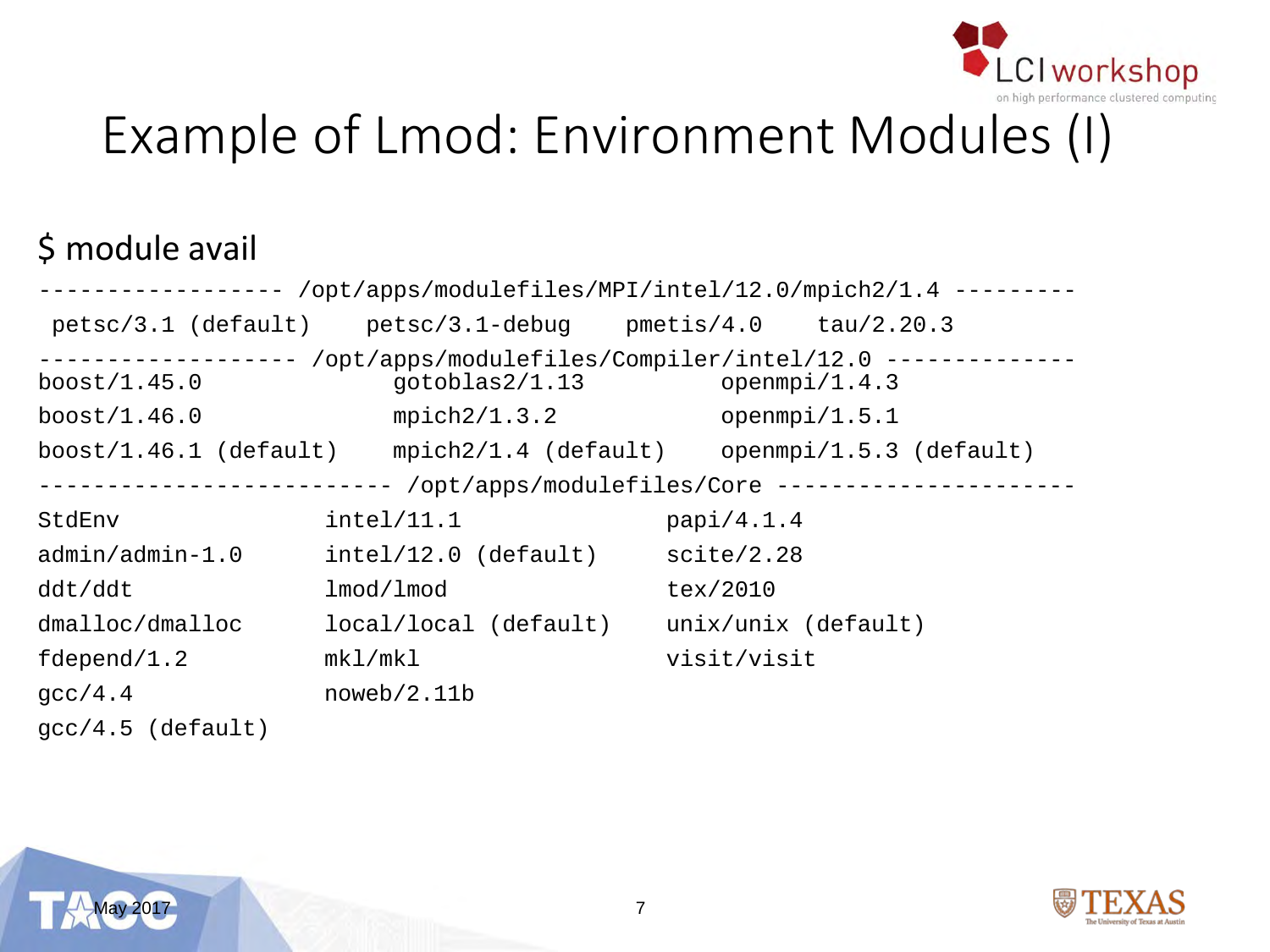

### Example of Lmod: Environment Modules (II)

#### \$ module list

```
Currently Loaded Modules:
  1) StdEnv 2) gcc/4.5 3) mpich2/1.4 4) petsc/3.1
$ module unload gcc
Inactive Modules:
  1) mpich2 2) petsc
$ module load intel
Activating Modules:
  1) mpich2 2) petsc
$ module load gcc
Due to MODULEPATH changes the follow modules have been reloaded:
```
1) mpich2 2) petsc

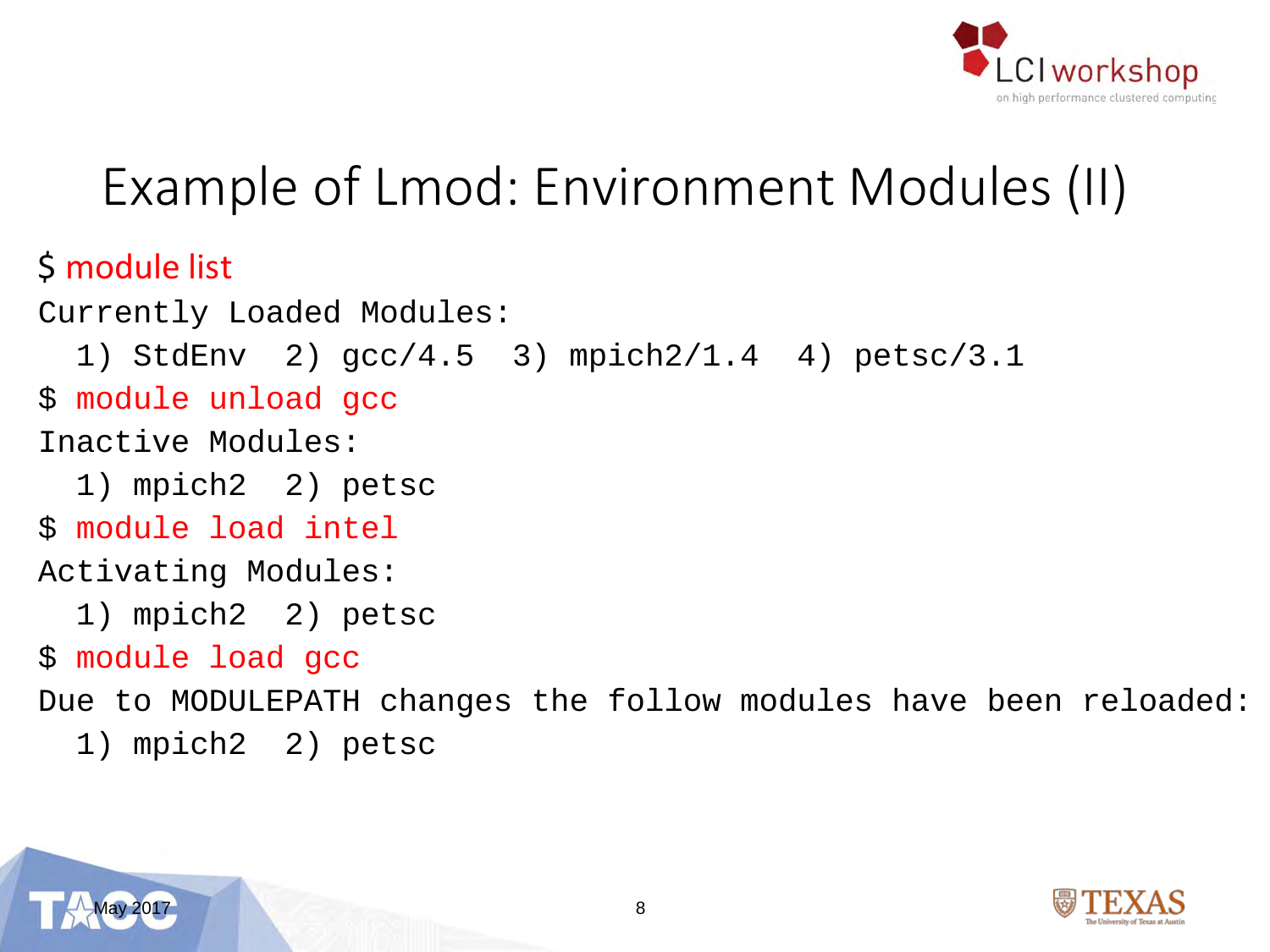

### Why You Might Want To Use Lmod?

- Same module commands as in Tmod
- Active Development; Frequent Releases; Bug fixes.
- Vibrant Community
- Used all over the world
- Enjoy many capabilities w/o changing a single module file
- Many more advantages when you're ready



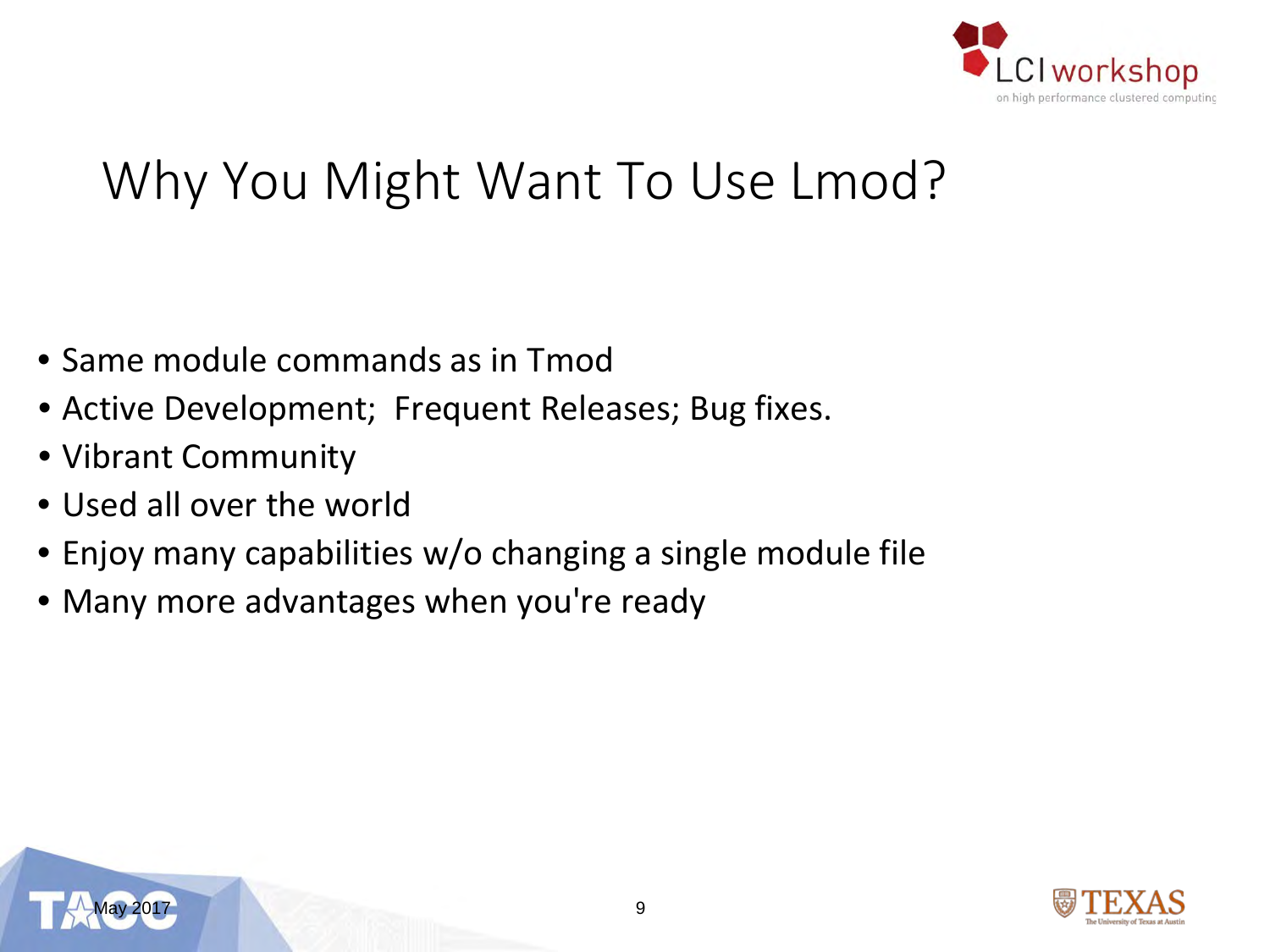

### Lmod Features

- Reads for TCL and Lua modulefiles
- One name rule.
- Support a Software Hierarchy
- Fast module avail via optional spider cache
- Properties (gpu, mic)
- Semantic Versioning: 5.6 is older than 5.10
- family(``compiler''), family(``MPI'') support
- Optional Tracking: What modules are used?
- Many other features: ml, collections, hooks, nag, ...

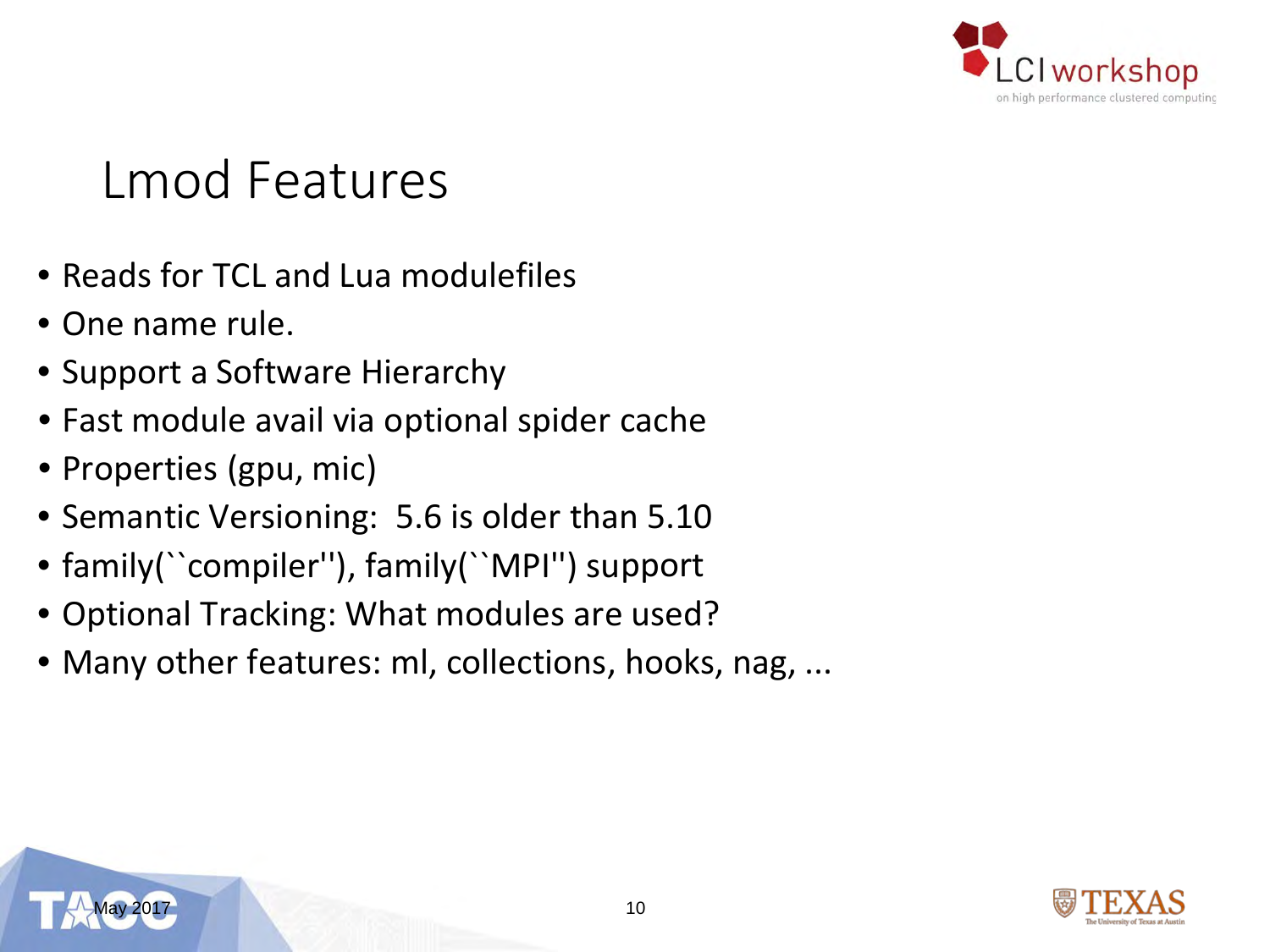

#### Tmod vs. Lmod

- Tmod (TCL/C) is in maintenance mode, Lmod active
- Some work on Tmod (TCL) recently.
- Lmod has many more features
- Tmod: module load gcc/5.3 gcc/6.0 loads both modules
- Lmod has the ``One Name Rule''
- Lmod is close to Tmod, but not the same.



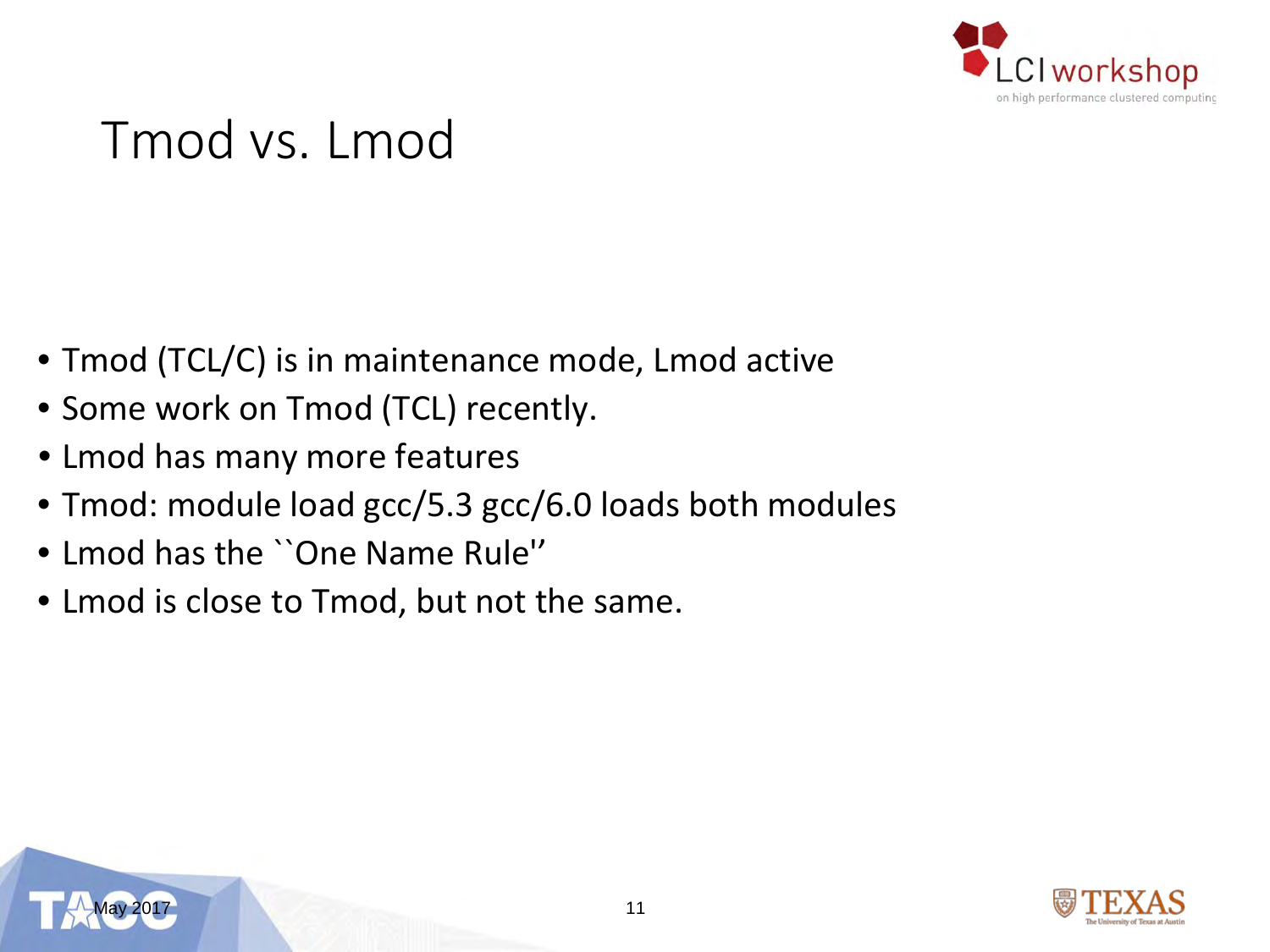

### Safety Features of Lmod (I)

- Users can only load one version of a package
- module load xyz/2.1 -> load xyz version 2.1
- module load xyz/2.2 -> unload 2.1, loads 2.2
- This can not be overridden!



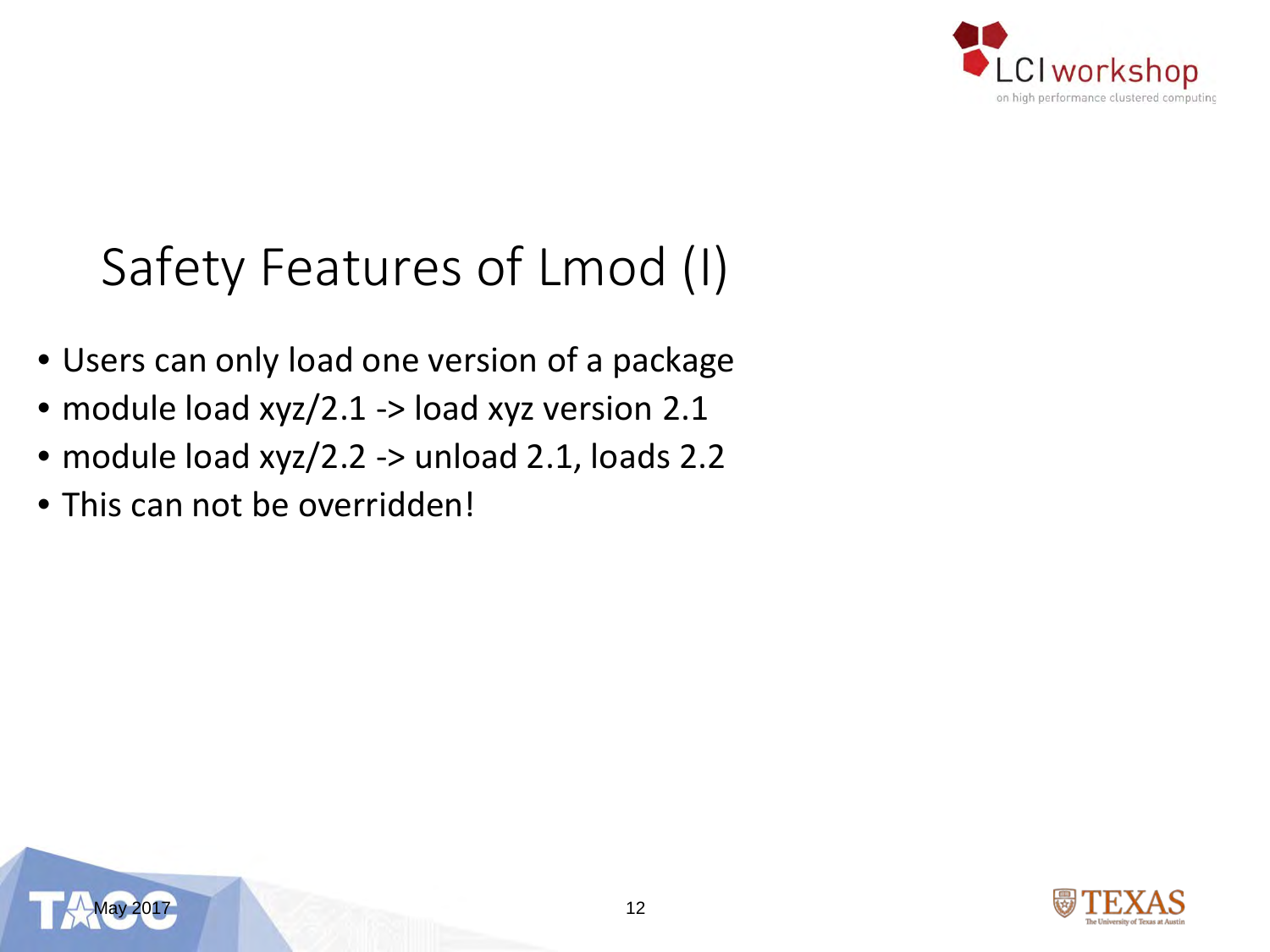

### Safety Features of Lmod (II)

- Lmod added a new command: family("name")
- All of our compiler modules have family ("compiler")
- All of our MPI modules have family("MPI")
- Users can only load one compiler or MPI stack at a time
- Power users can override this restriction at their own peril



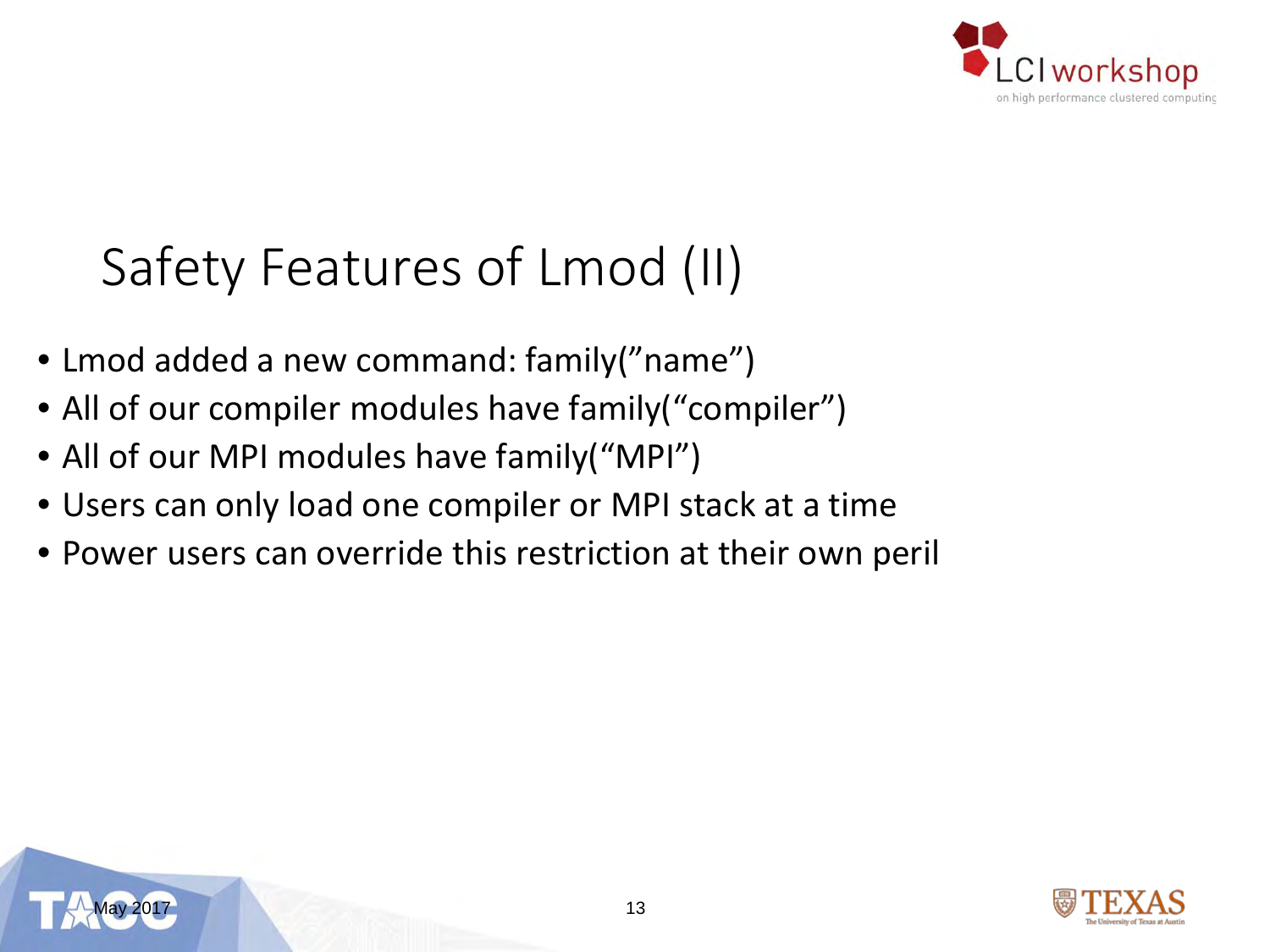

### Module Architecture Design

- Lua or TCL modulefiles?
- Optional software: shared or local?
- Flat or Hierarchical Module Layout?
- Naming conventions? (N/V, C/N/V, N/V/V?)
- A standard set of modules?
- Keep software for life of cluster or not?
- Problems with Bash

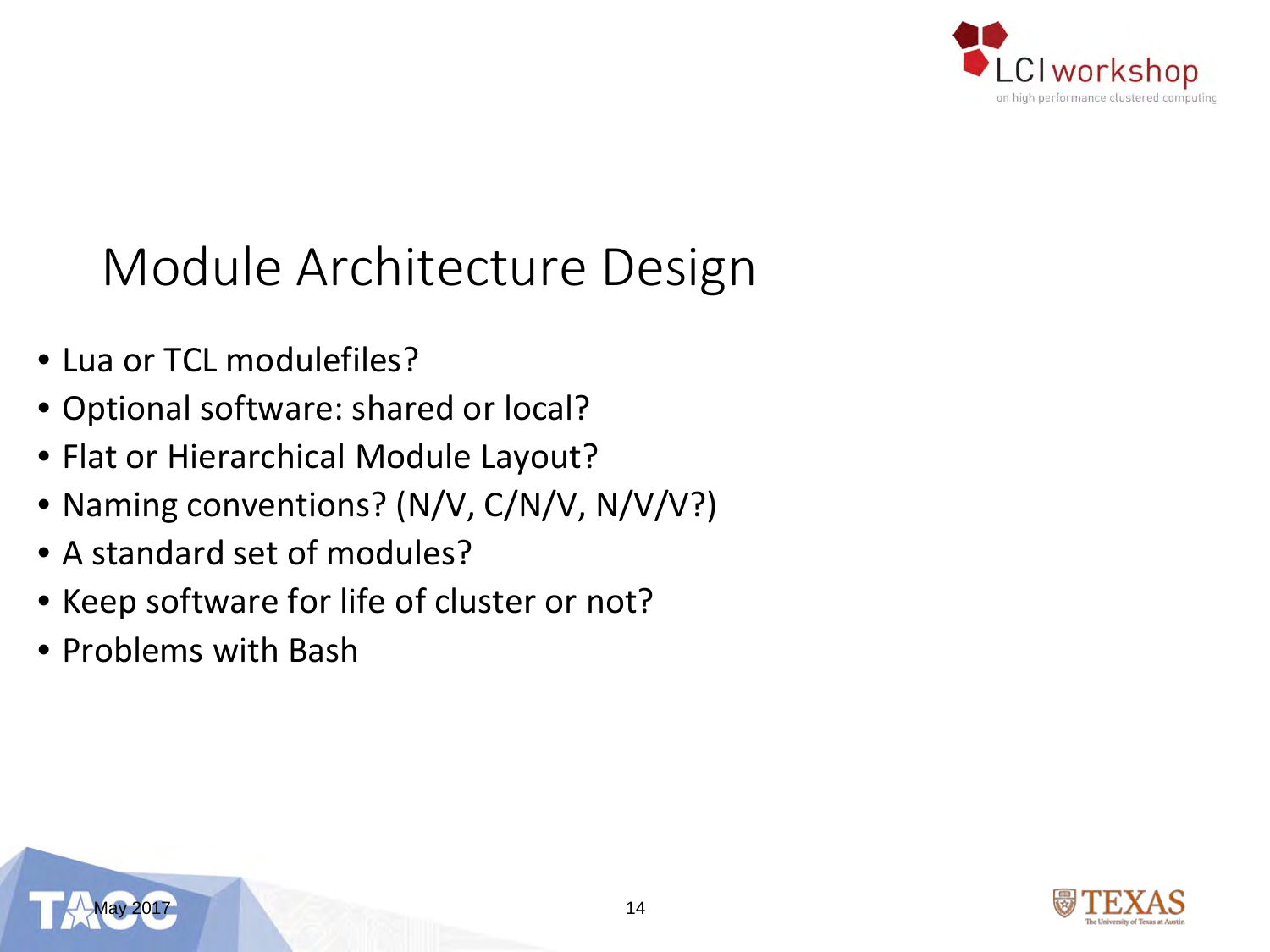

### Shared Disk versus Local Install

- Local install: Fast, small
- Shared Disk: Big, slower
- TACC: local install (mostly)
- Shared Disk: Keep software for life of system?



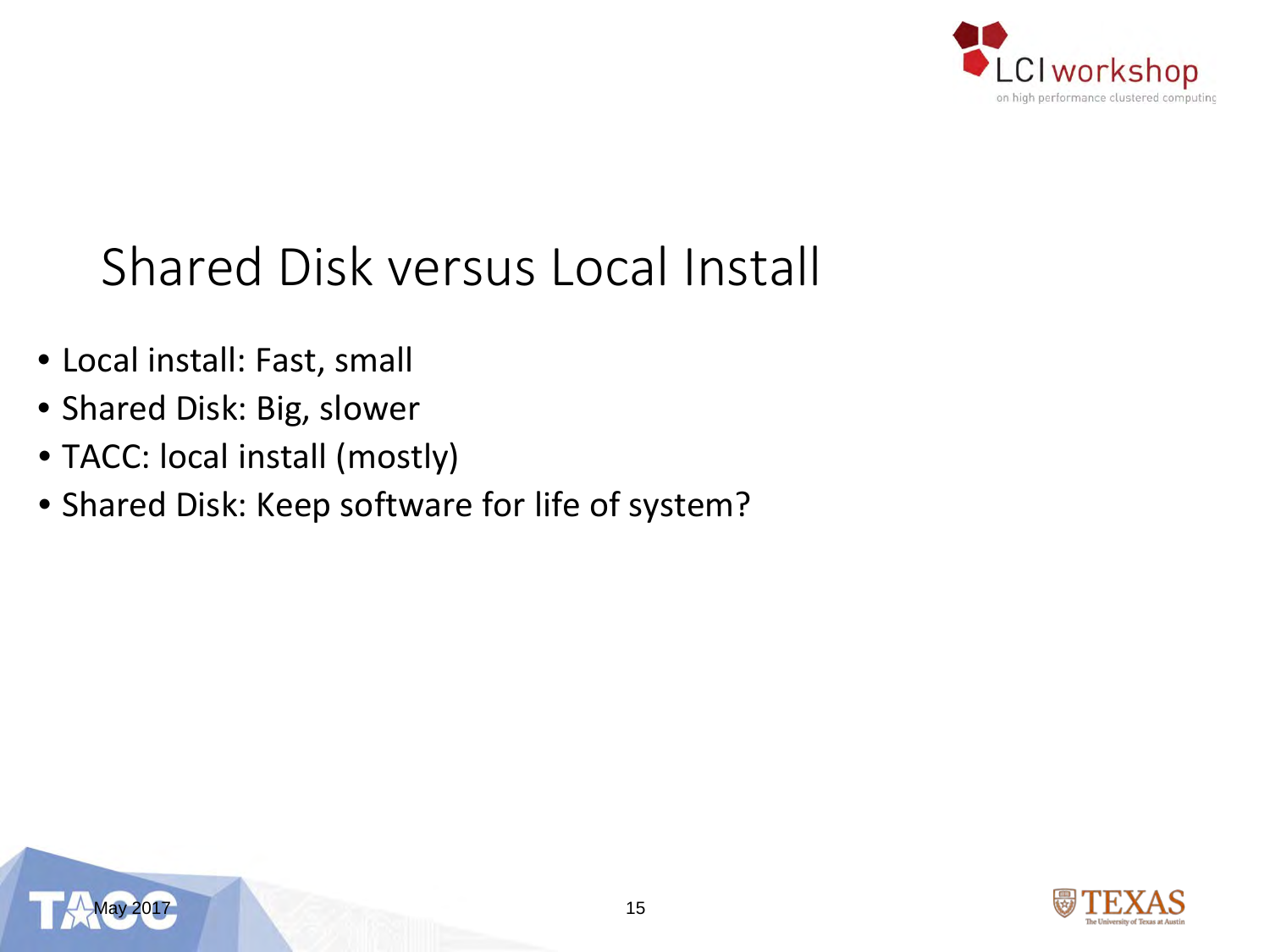

### Modulefile Layout Choices

- Flat Naming Scheme?
- Hierarchical Naming Scheme?



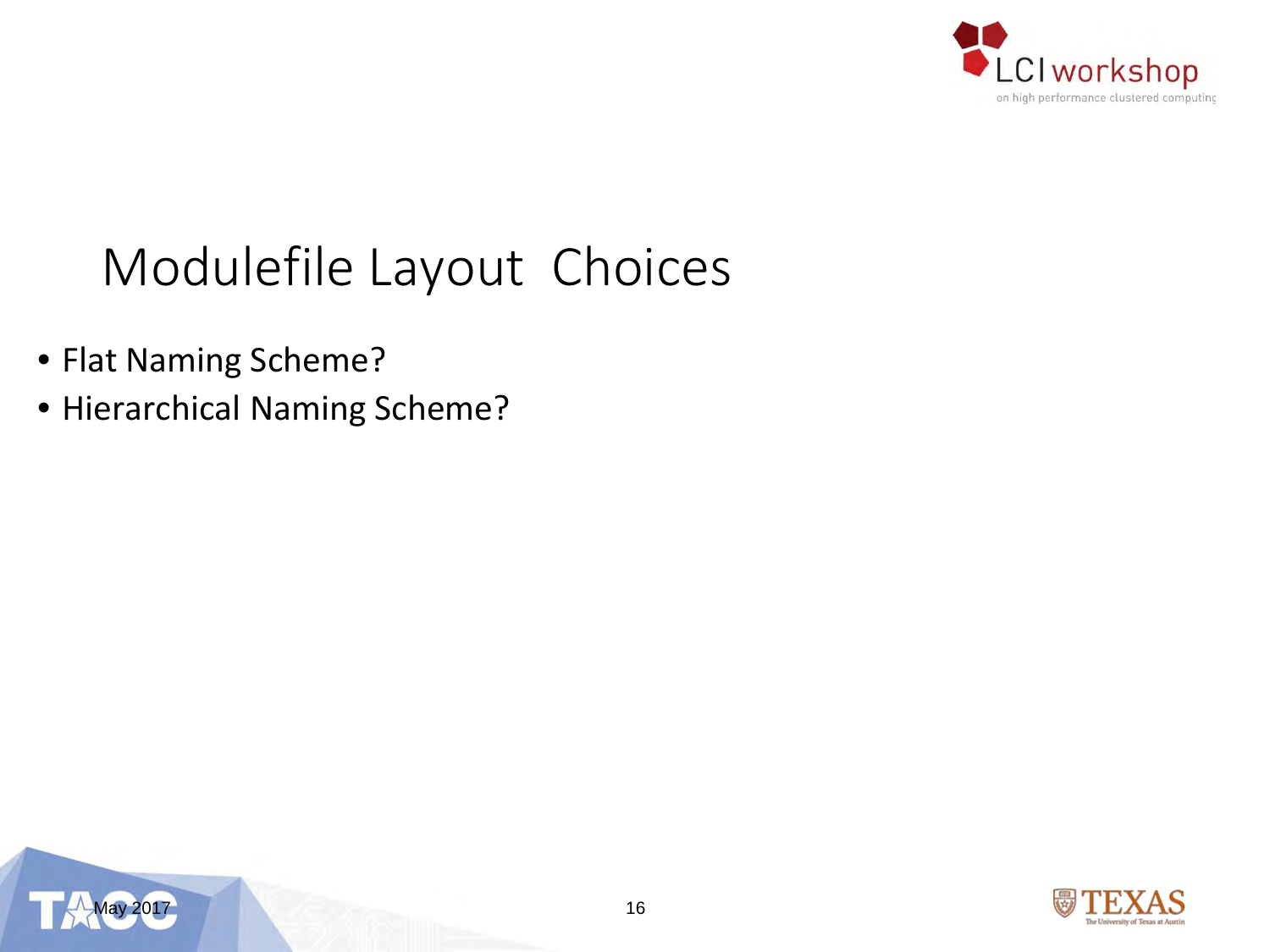

#### Flat Naming Scheme: PETSc

- PETSc is a parallel iterative solver package:
	- PETSc/4.1-mvapich2-2.1-gcc-6.3
	- PETSc/4.1-mvapich2-2.1-intel-17.0
	- PETSc/4.1-openmpi-1.8-gcc-6.3
	- PETSc/4.1-openmpi-1.8-intel-17.0



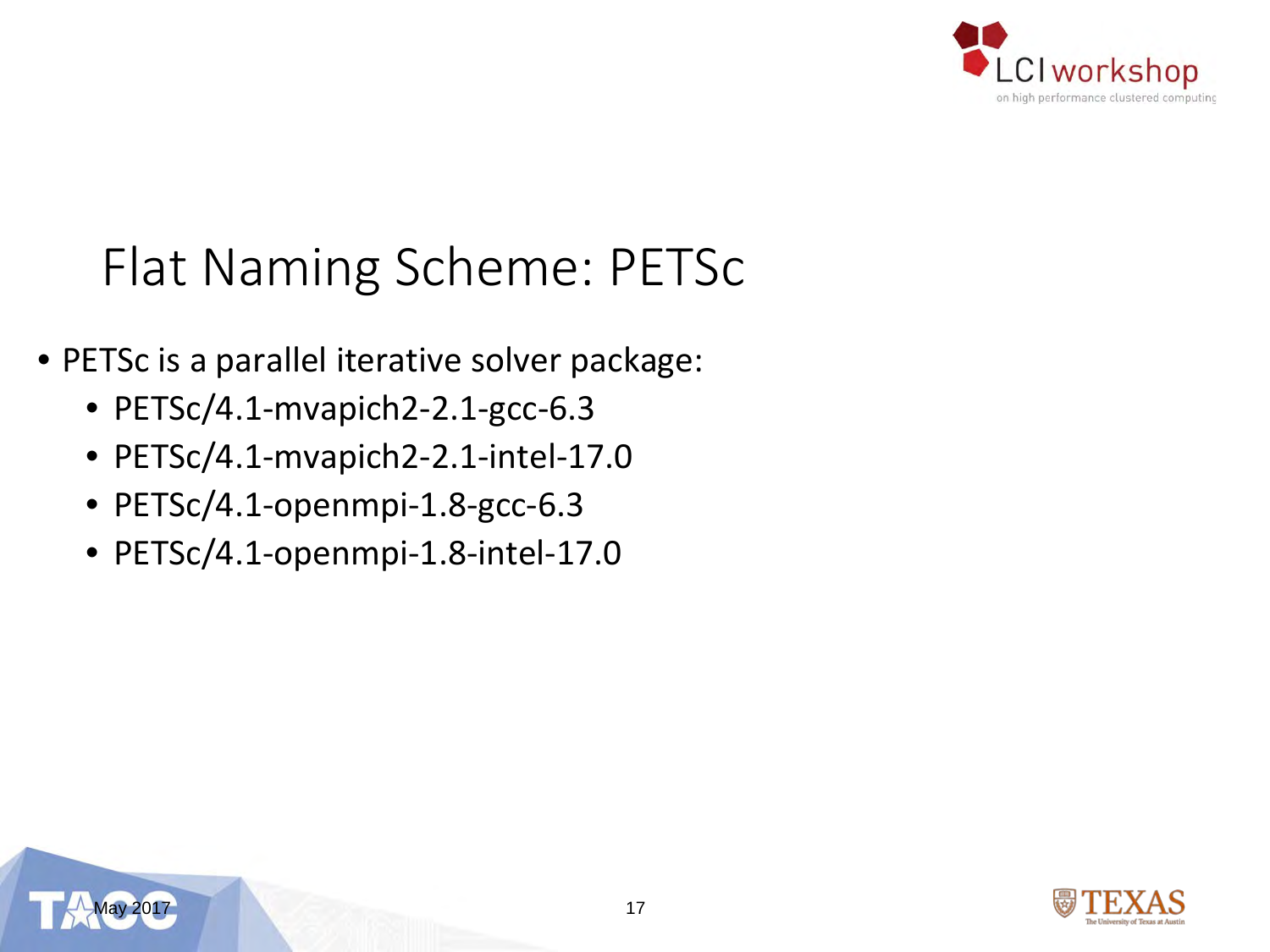

### Problems w/ Flat naming scheme

- User have to load:
	- module load intel/17.0
	- module load mvapich2/2.1-intel-17.0
	- module load PETSc/4.1-mvapich2-2.1-intel-17.0
- Changing compilers means unloading all three modules
- Reloading new compiler, MPI, PETSc modules
- Not loading correct modules -> Mysterious Failures!
- Onus on package compatibility on users!
- Or extremely complicated modulefiles

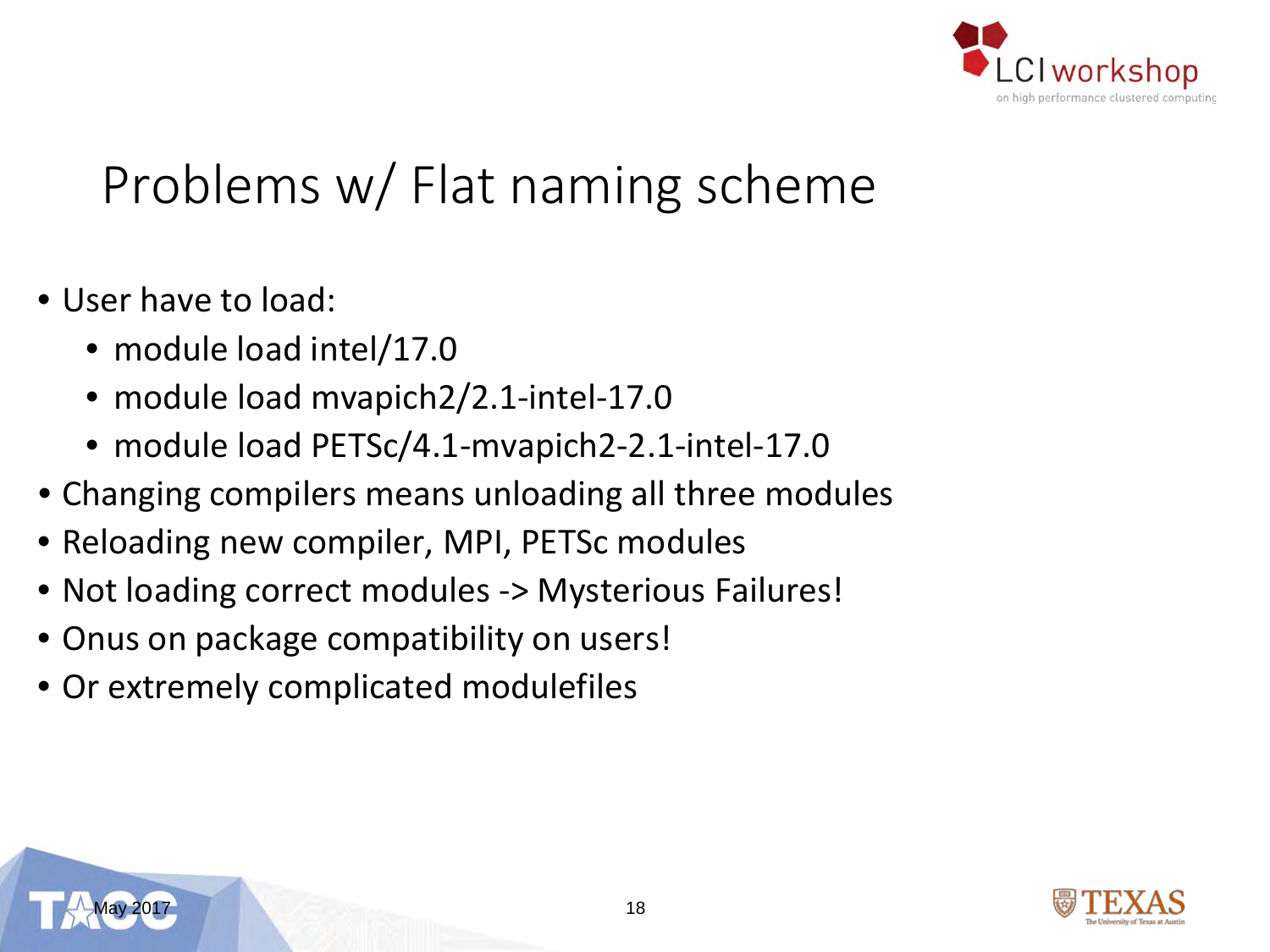

### Extremely complicated modulefiles

- Protect users via conflicts and/or prereqs
- The problem is that they are fragile
- What happens with a new compiler or MPI stack?



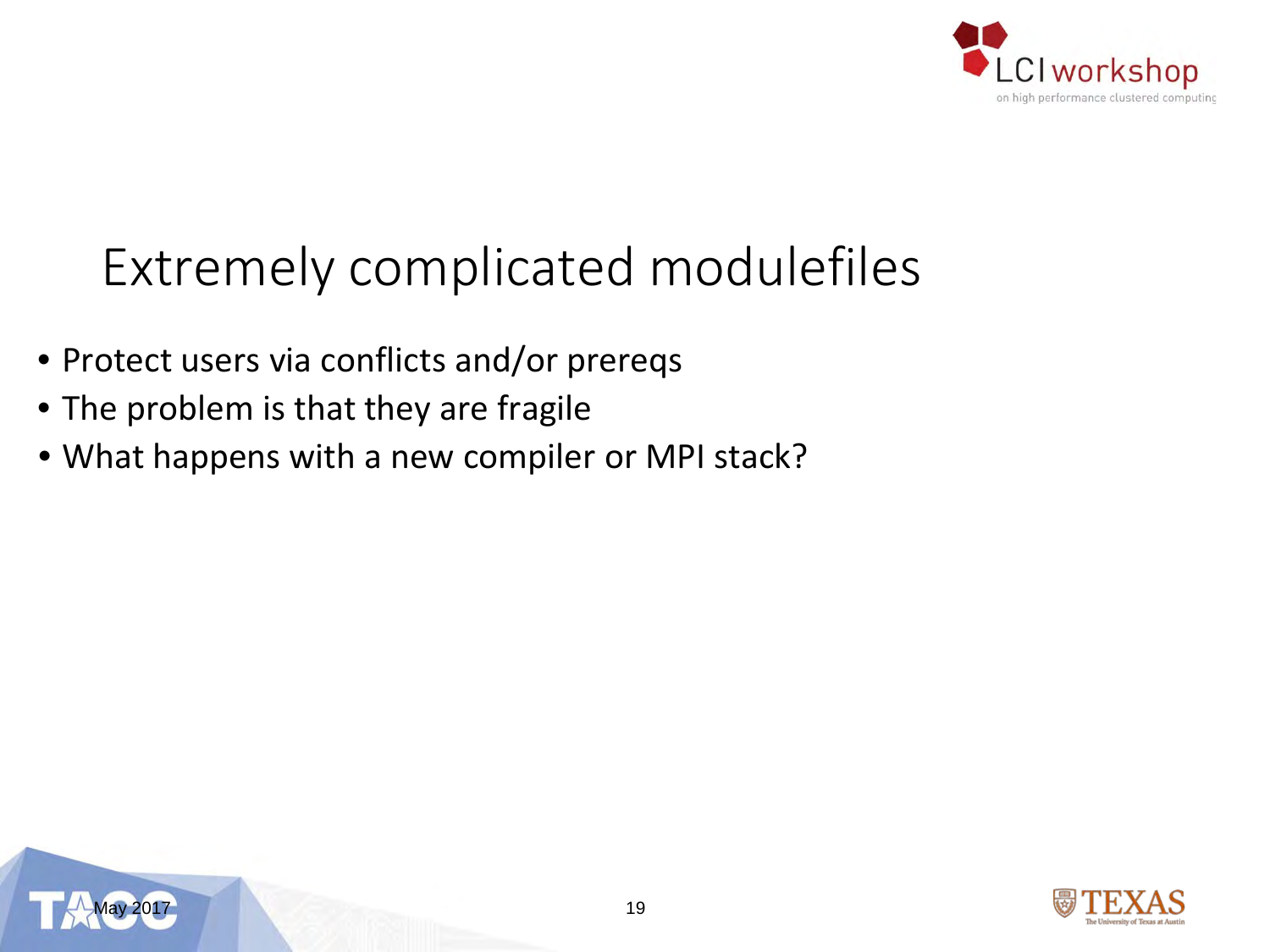

### Hierarchical Naming Schemes

- Store modules under one tree: opt/apps/modulefiles
- One strategy is to use sub-directories:
	- Core: Regular packages: apps, compilers, git
	- Compiler: Packages that depend on compiler: boost, MPI
	- MPI: Packages that depend on MPI/Compiler: PETSc, FFTW3



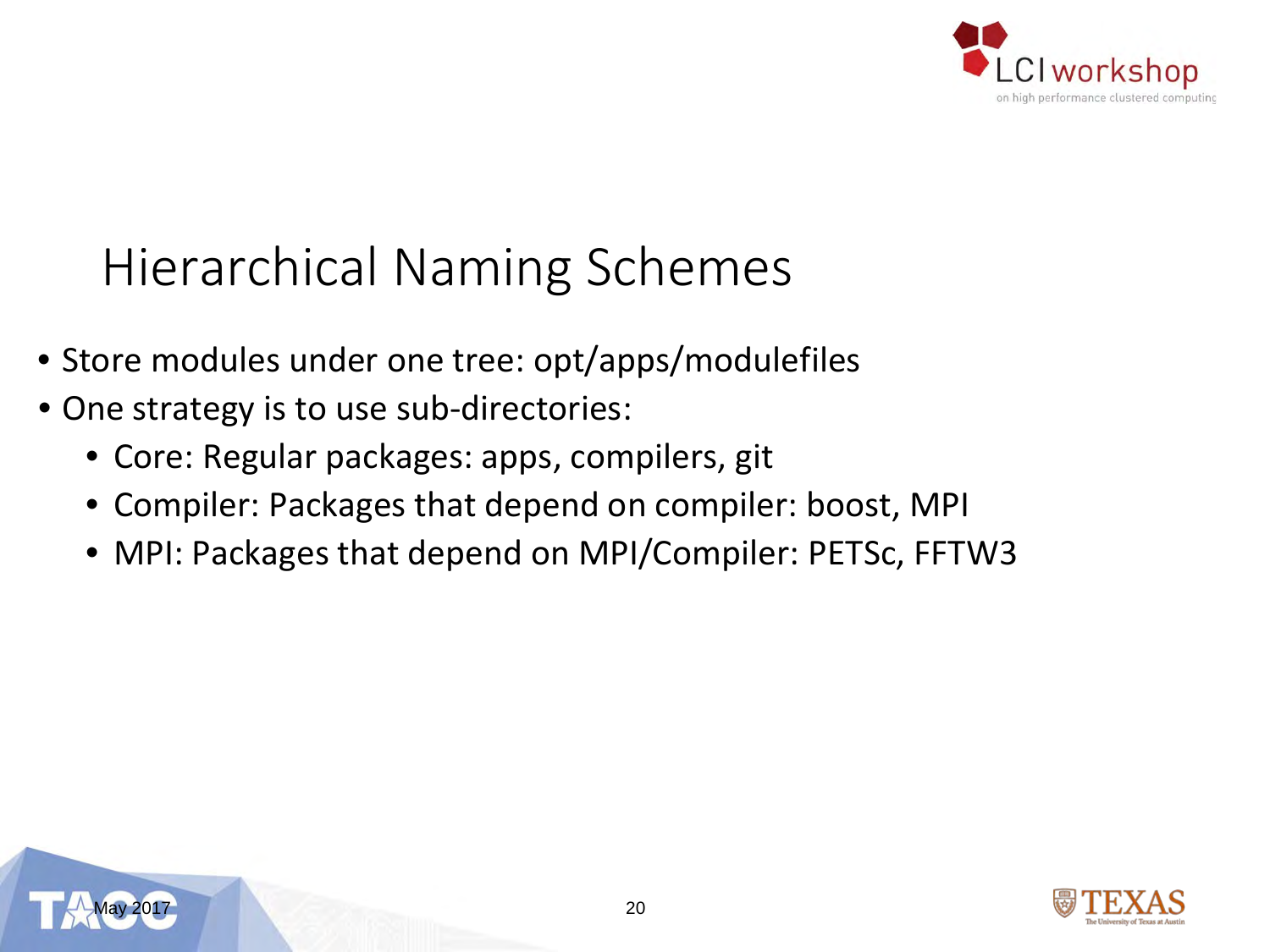

#### MODULEPATH

- MODULEPATH is a colon separated list of directories: containing directories and module files.
- No modulefiles loaded ->users can only load core modules.
- Loading a compiler module adds to MODULEPATH
	- Users can load compiler dependent modules.
	- This includes MPI implementations modules.
- Loading an MPI module adds to MODULEPATH
	- Users can load MPI libraries that match the MPI/compiler pairing
- See https://lmod.readthedocs.io/en/latest/080 hierarchy.html for details



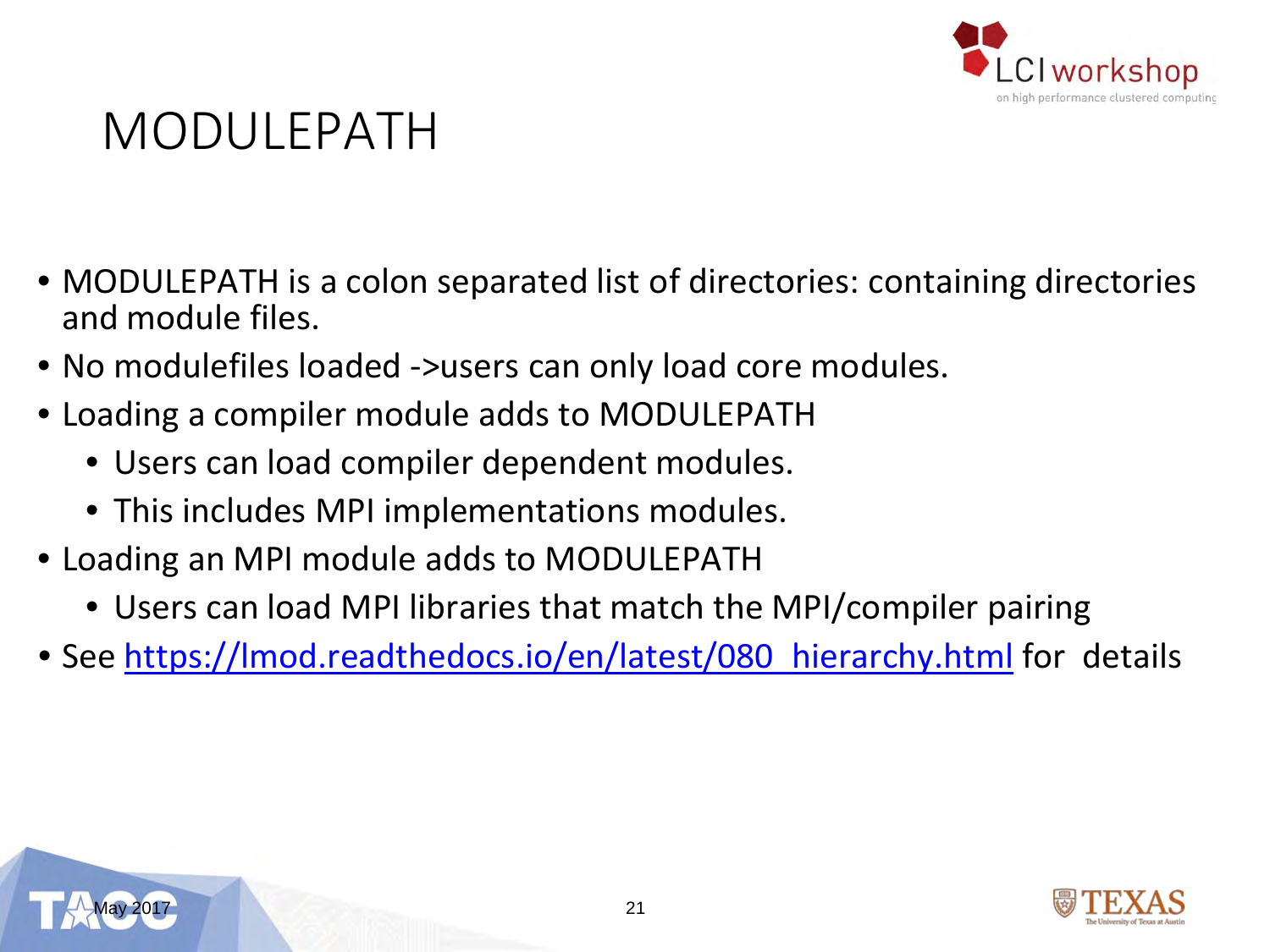

### Modulefile contents

- Be consistent! Find a convention and stick with it
- We define consistent variables in each module:
- <SITE\_NAME>\_<PKG\_NAME>\_{LIB,INC,BIN}
	- TACC\_HDF5\_BIN
	- TACC\_HDF5\_INC



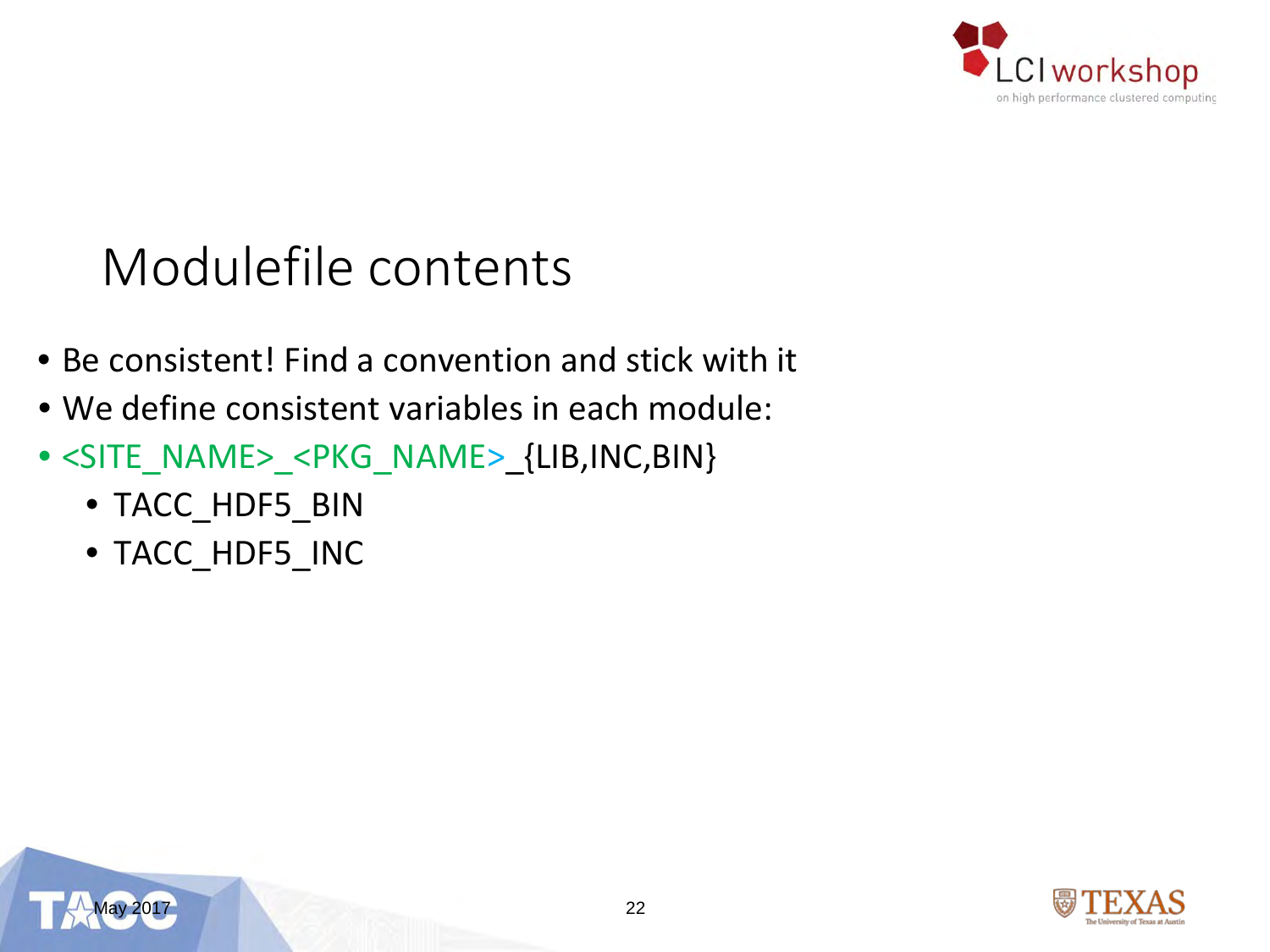

## Providing a standard set of modules

- Define a compiler and mpi stack
- /opt/apps/modulefiles/Core/StdEnv.lua:
	- load("gcc","mvapich2")



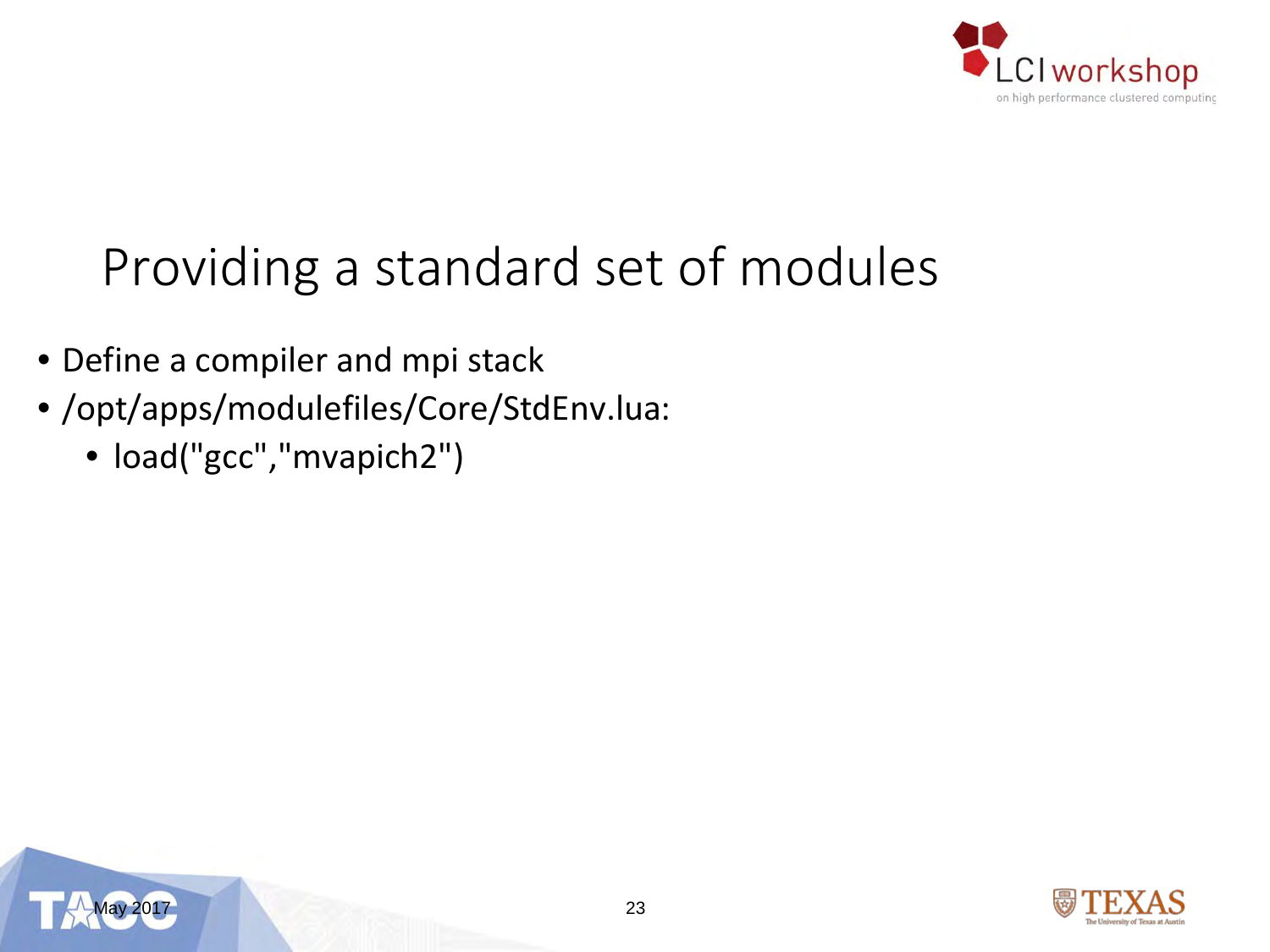

### A Standard Set of Modules (II)

• In /etc/profile.d/z99\_StdEnv.sh:

```
if [ -z "$__Init_Default_Modules" ]; then
  export __Init_Default_Modules=1;
  export LMOD_SYSTEM_DEFAULT_MODULES="StdEnv"
  module --initial_load --no_redirect restore
 else
  module refresh
 fi
```
• Why is the module refresh there?

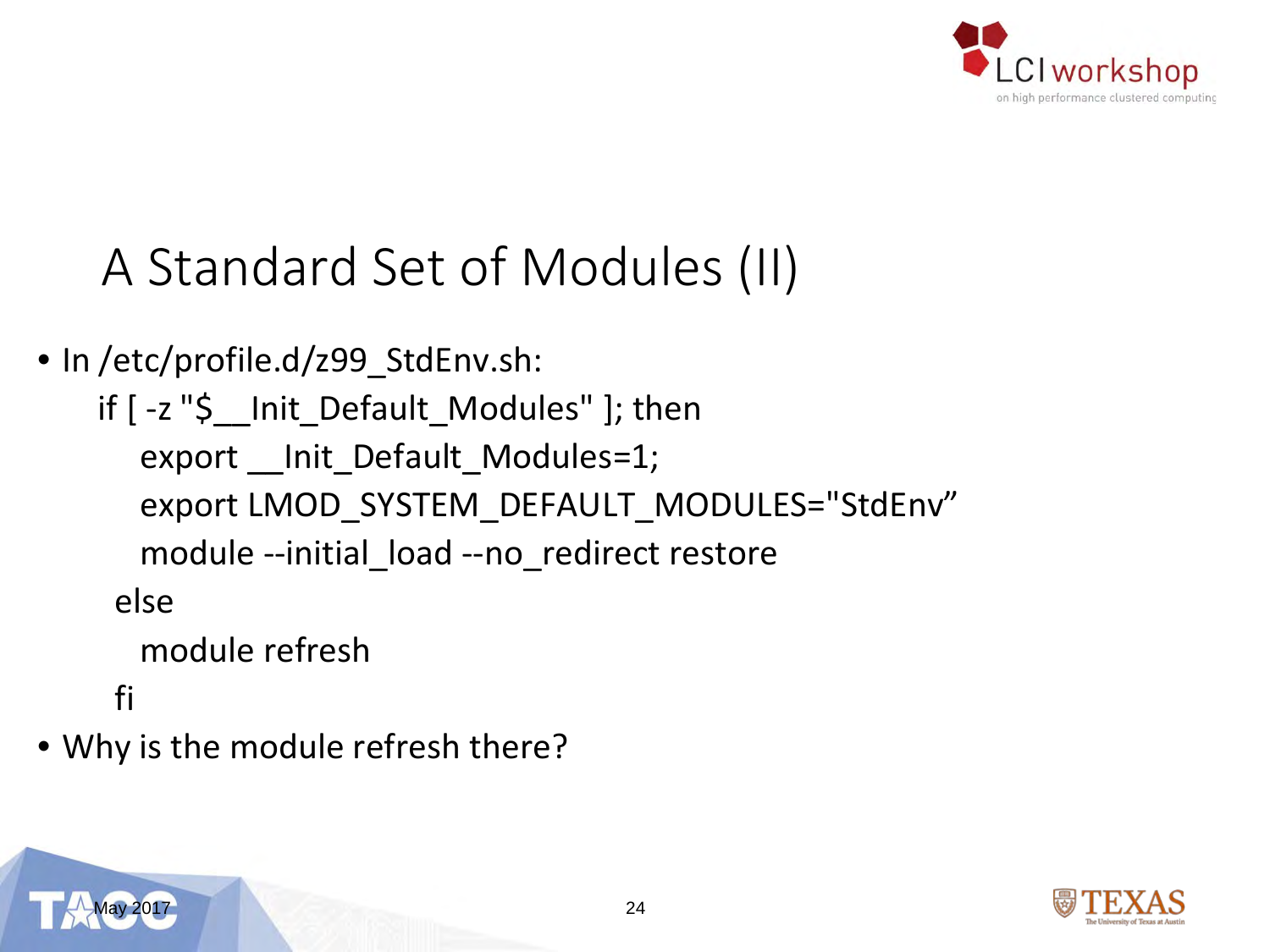

### User Collections with Save/Restore

- Users can setup their own initially loaded modules:
	- Users simply load, unload and/or swap until happy.
	- module save saves state into "default"
	- Shell startup scripts do "module restore" which load user's default if it exists
- Users can create other collections:
	- \$ module save name to save it
	- \$ module restore name to restore it
- Note that a collection does a module purge before restoring collection.



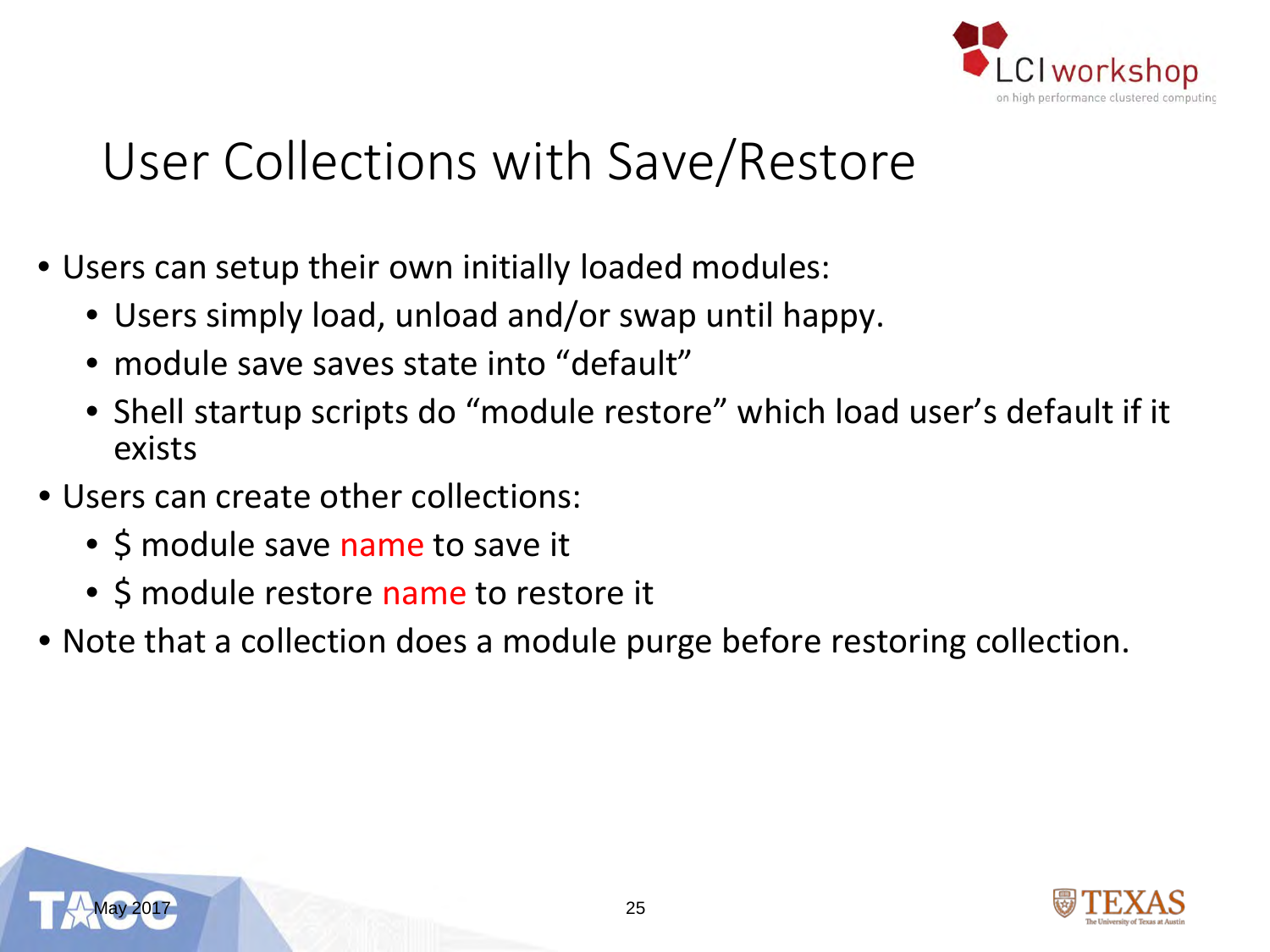

### Module reset, restore

- module reset -> module purge; module load \$LMOD\_SYSTEM\_DEFAULT\_MODULES
- module restore -> module purge; load default collection or module reset.



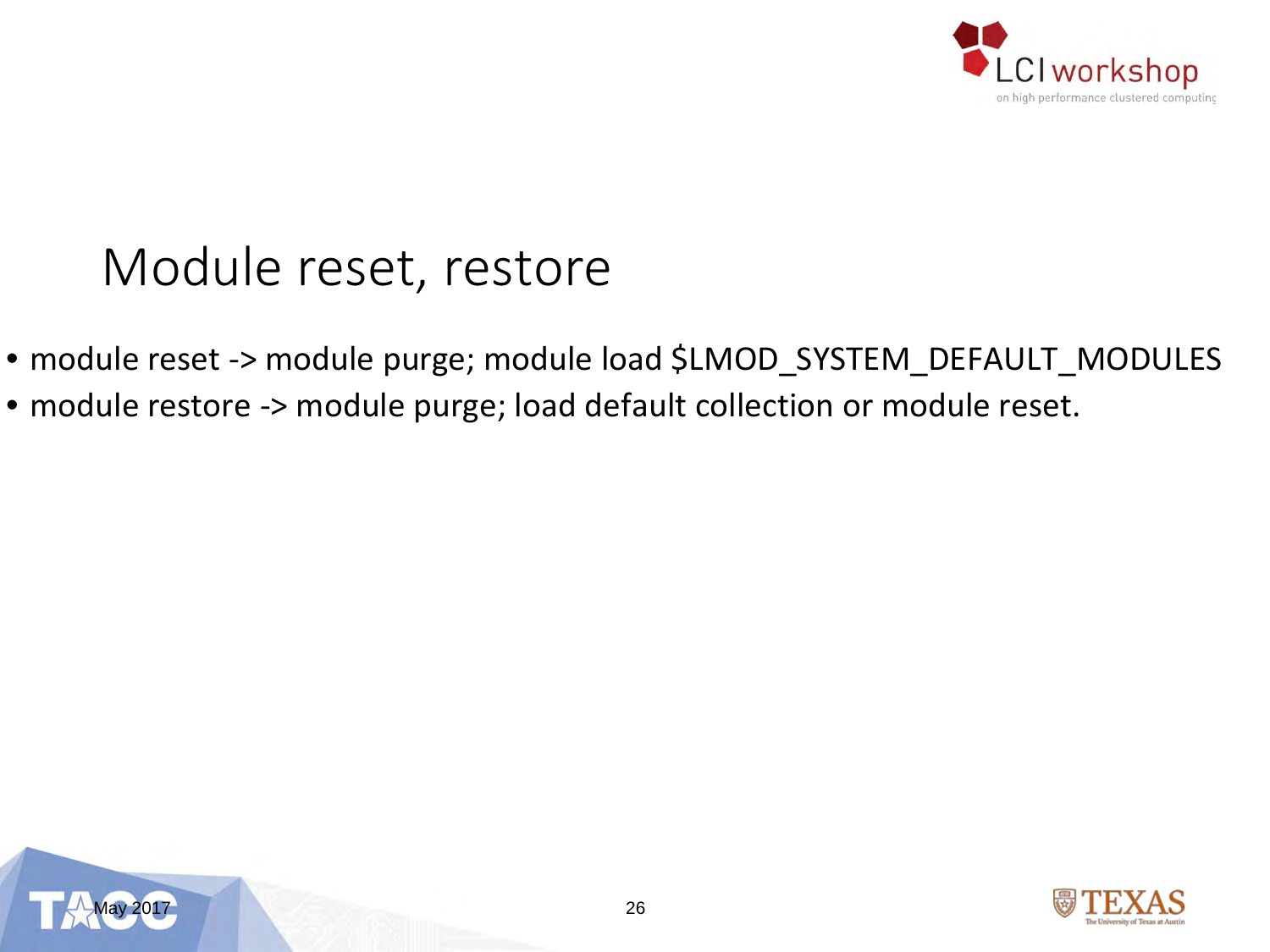

### Module Naming Conventions

- N/V: Name/Version (e.g. bowtie/2.3)
- C/N/V: Category/Name/Version (e.g. bio/bowtie/2.3)
- N/V/V: Name/Version/Version (e.g. bowtie/64/2.3)



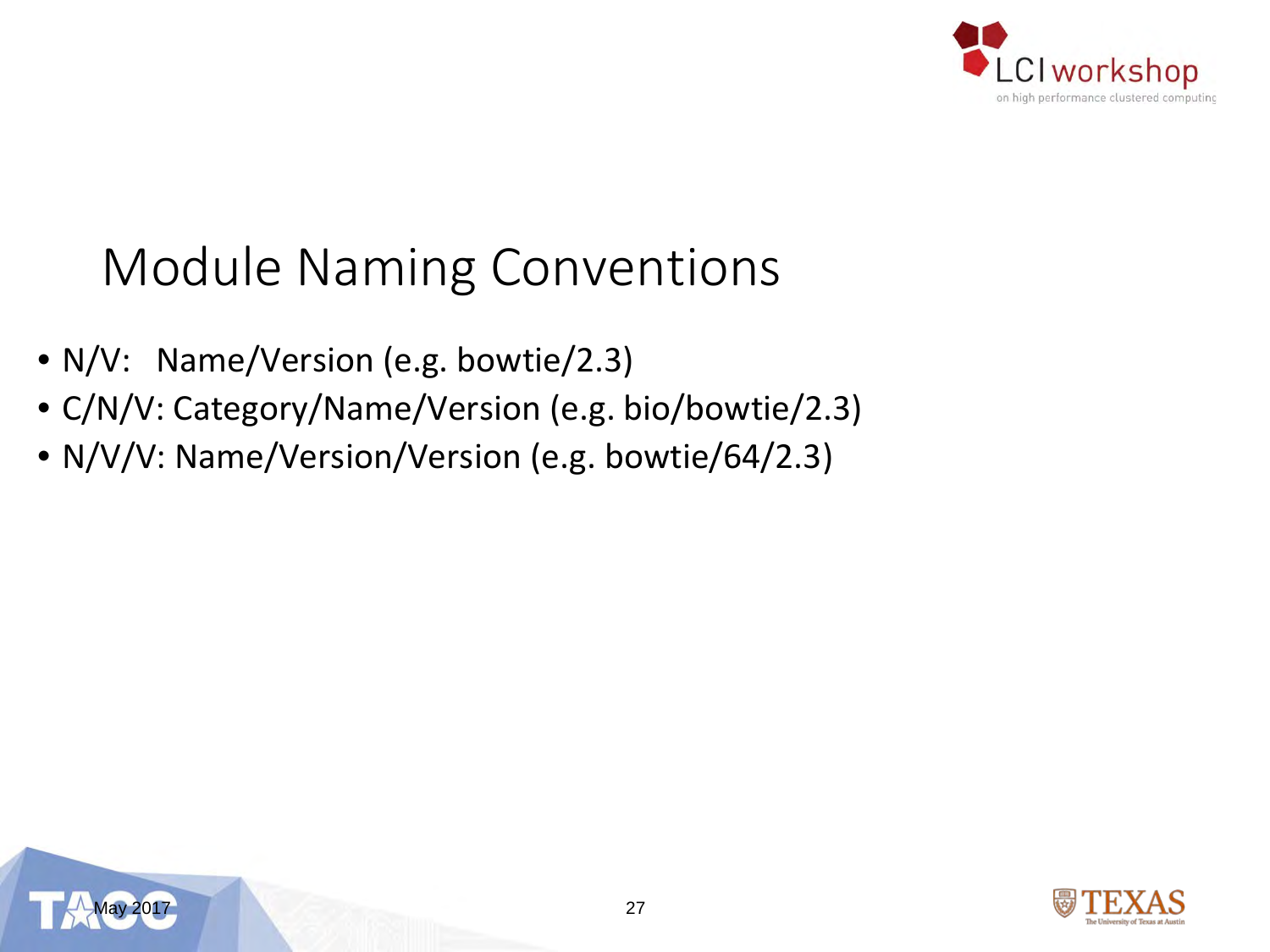

### Module Naming Conventions (II)

- Try to stick with N/V if possible
- It's less typing
- C/N/V might be helpful to novice users
- But your obvious categories may not be obvious to your users
- Avoid N/V/V unless your users are experts
- Or if you really need 64/32 bit libraries



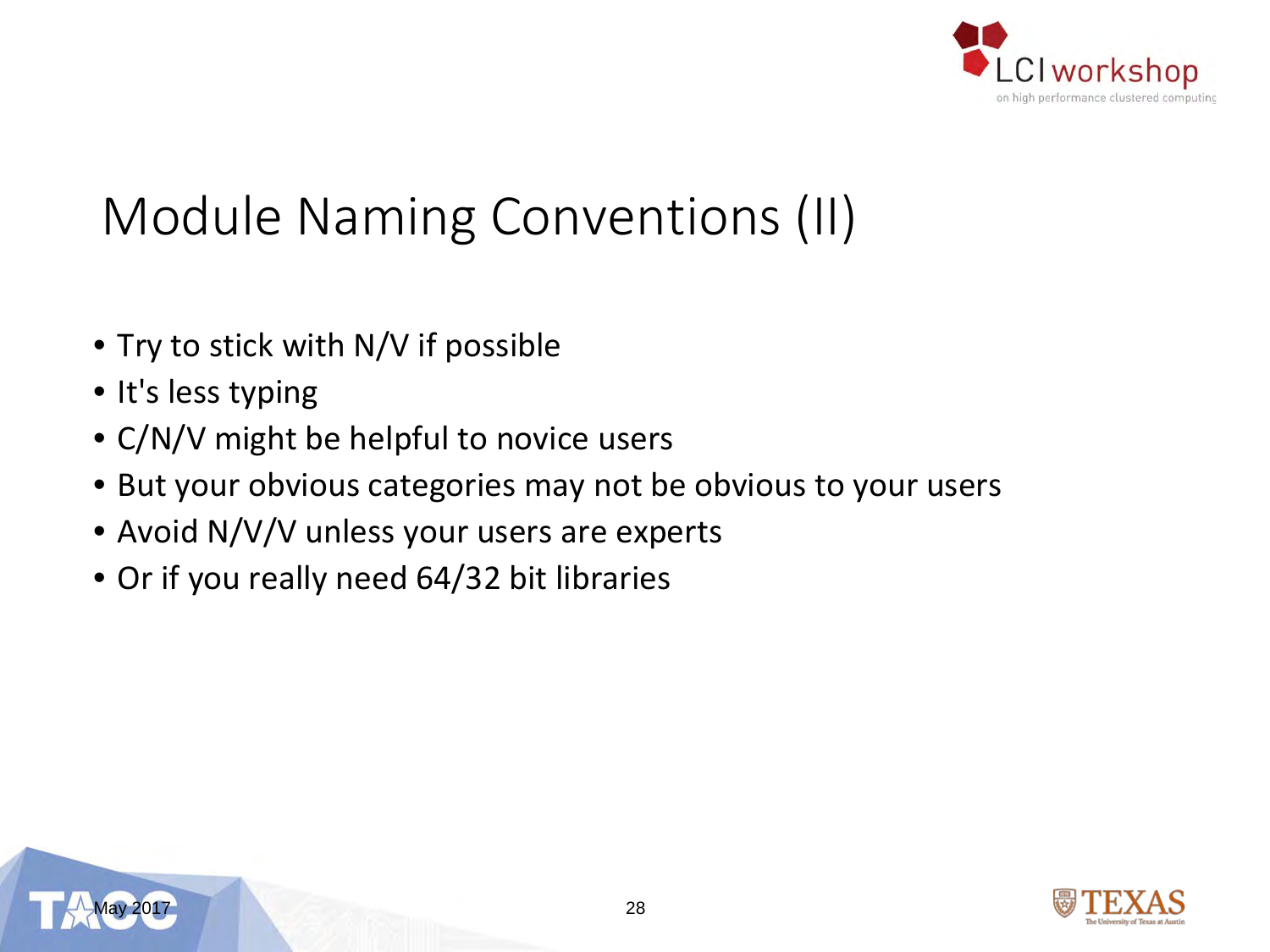

#### Bash issues

- Bash Startup is typically ``broken'' for non-login interactive shells
- Redhat, Centos, MacOS typically DO NOT source /etc/bashrc on interactive shells
- MPI jobs start an interactive shell.



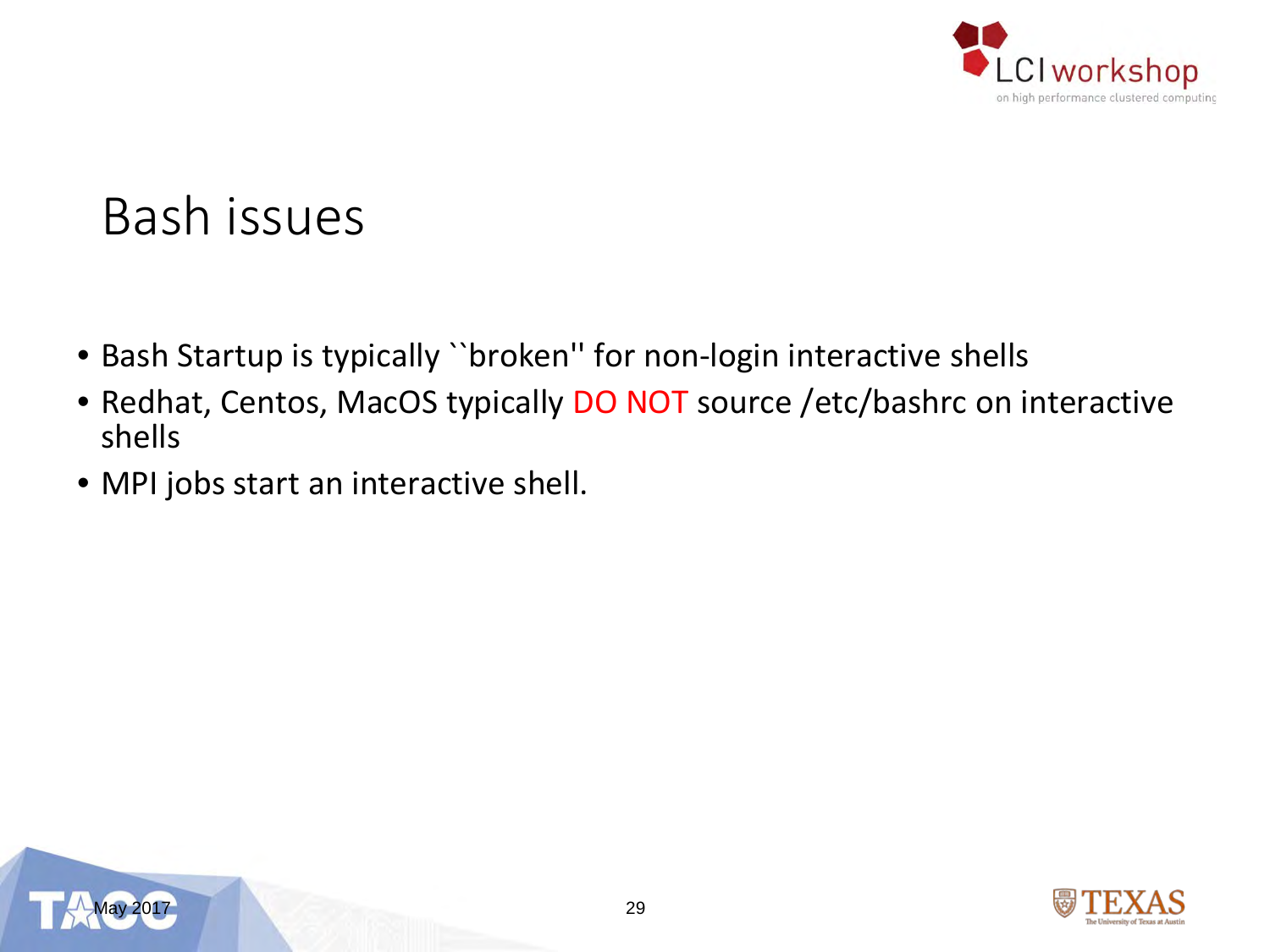

## Bash Issues (II)

- Want module command to work in all shells
- Want stacksize unlimited for MPI jobs
- We patched bash to force it to source /etc/tacc/bashrc



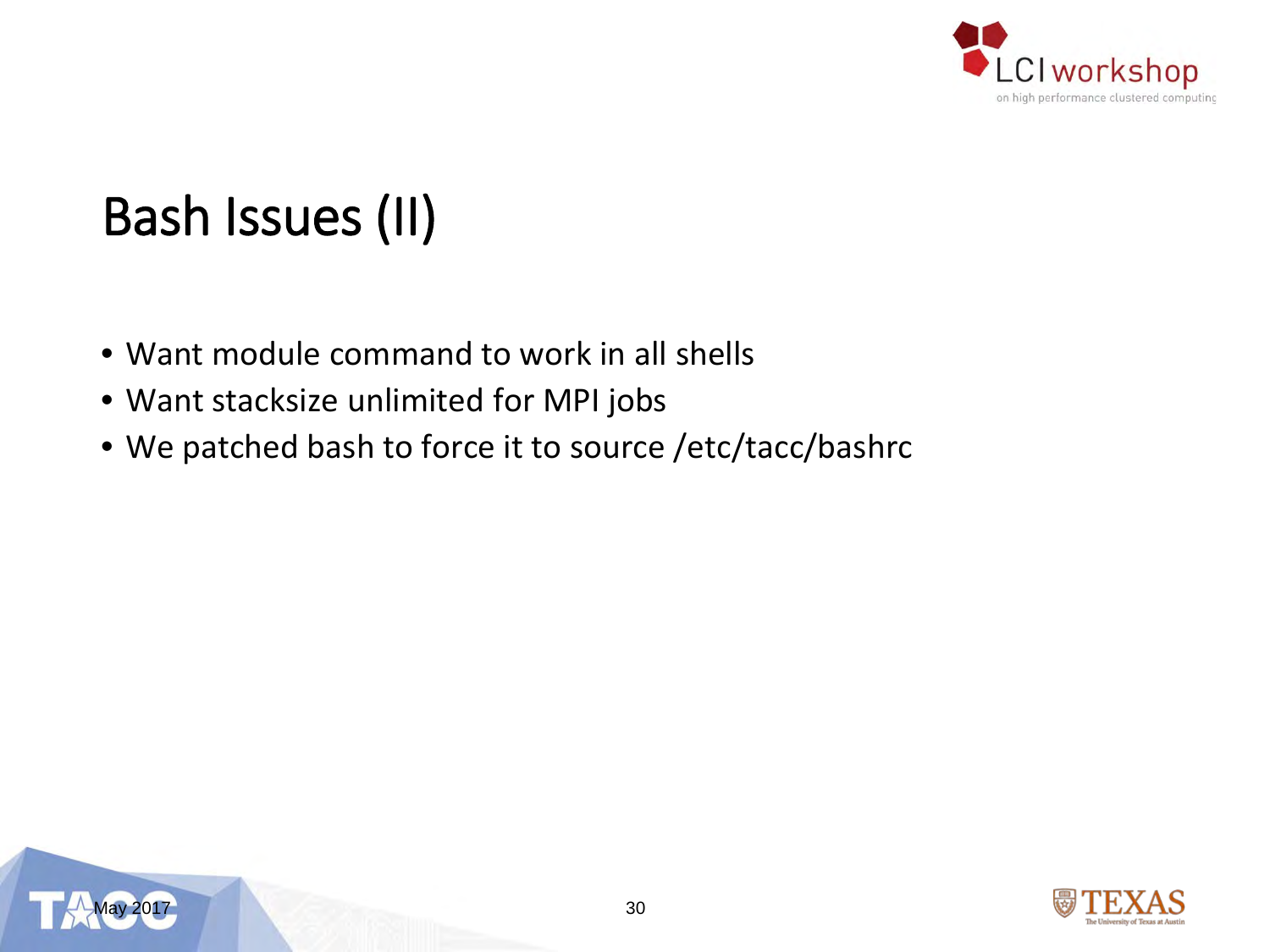

#### Bash Repair Choices

- Switch users to Z shell?
- patch bash (see Lmod docs)
- Expect all users to source /etc/bashrc in ~/.bashrc
- Expect all users to start jobs with #!/bin/bash -l
- I don't trust all users to do the right thing ™



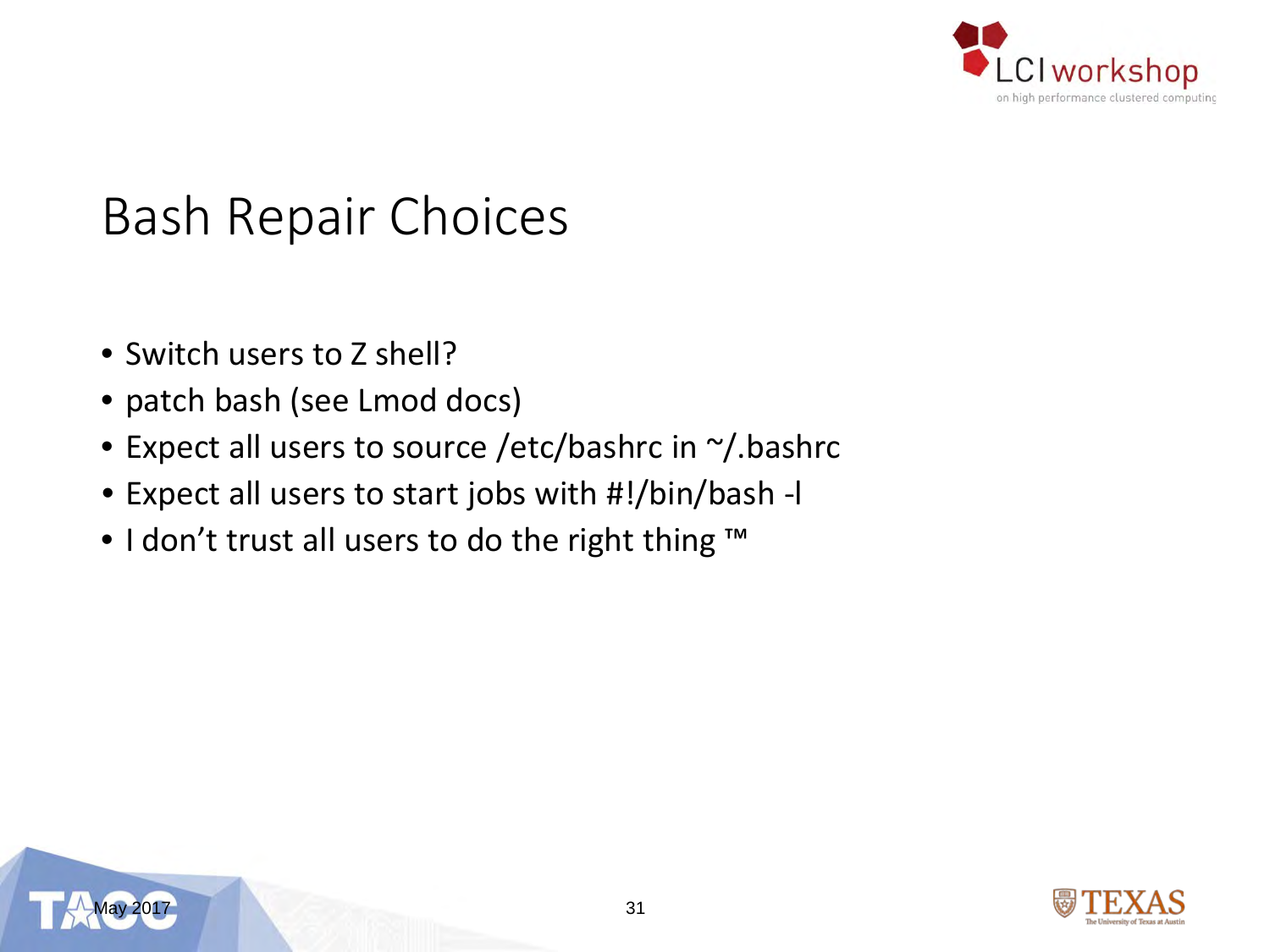

### Keeping Software for Life of Cluster or Not

- It is possible with a shared disk approach
- You might want to hide older modules



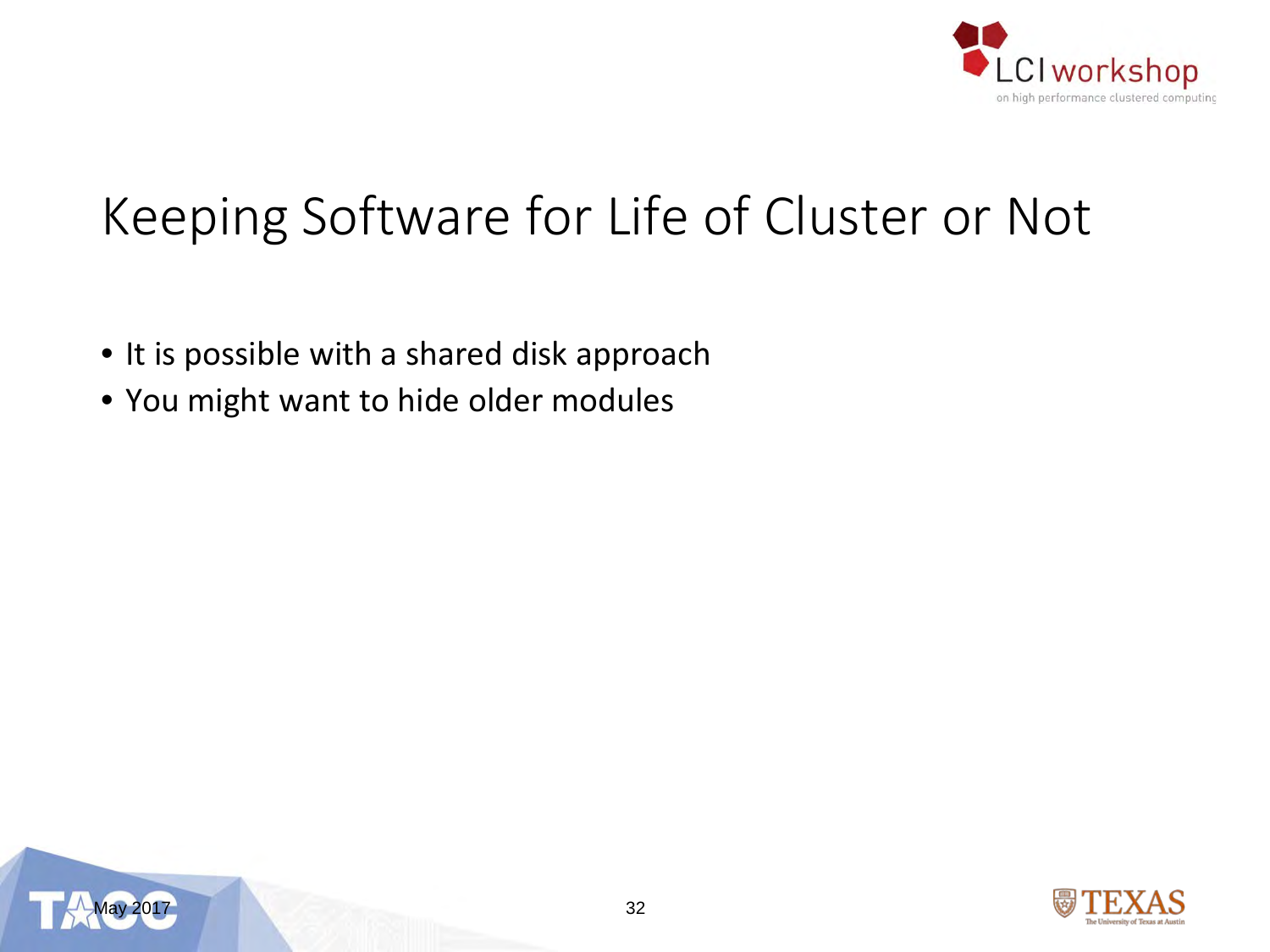

### Hidden modules

- Sites have always hide modules by adding a leading dot
- For example gcc/.6.3
- Lmod 7 also allows for hidden module via MODULERC
- system MODULERC or ~/.modulerc



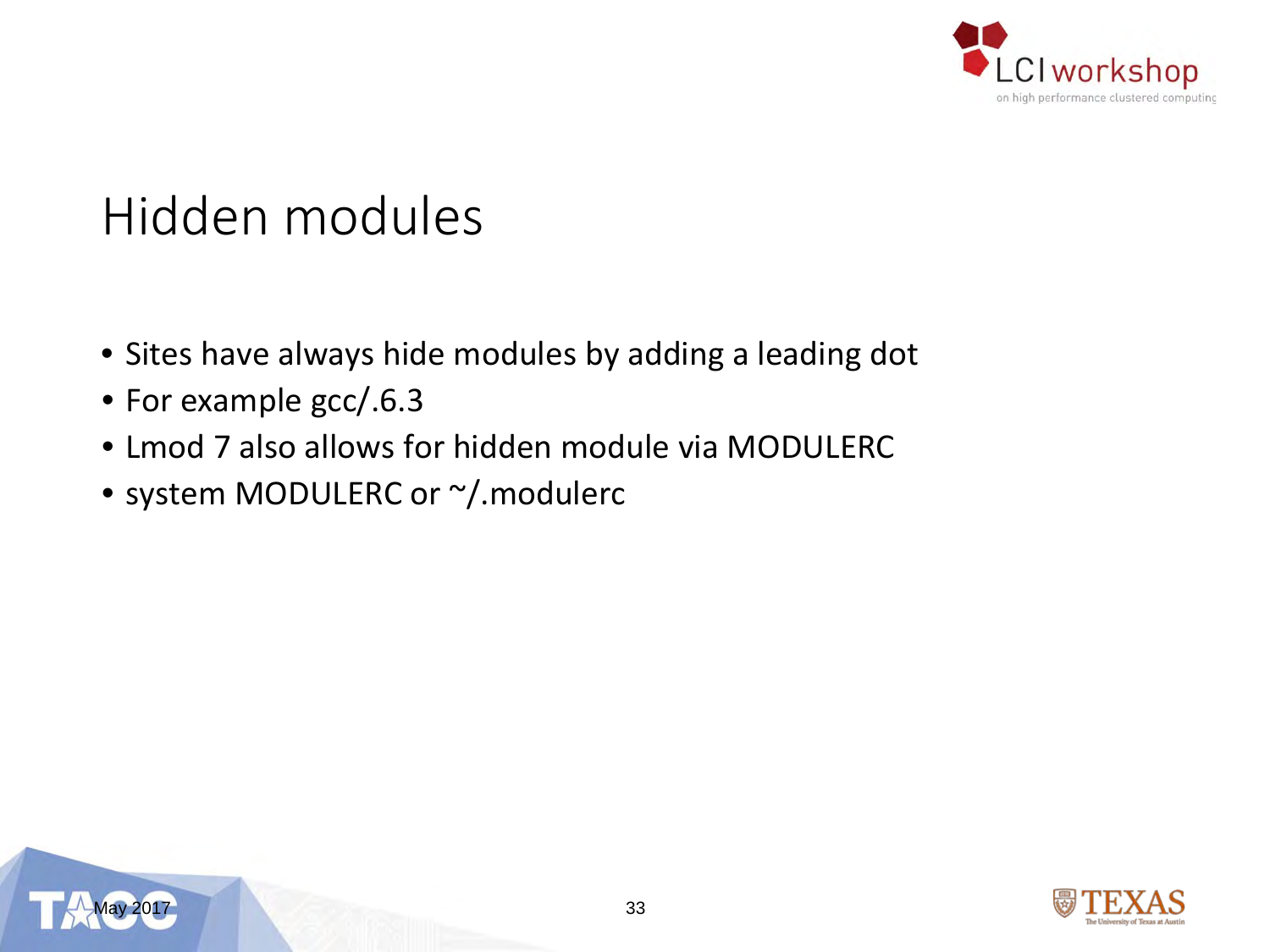

### Using System MODULERC to hide modules

- In \$MODULERCFILE or /app/lmod/etc/rc:
	- #%Module
	- hide-version foo/3.2



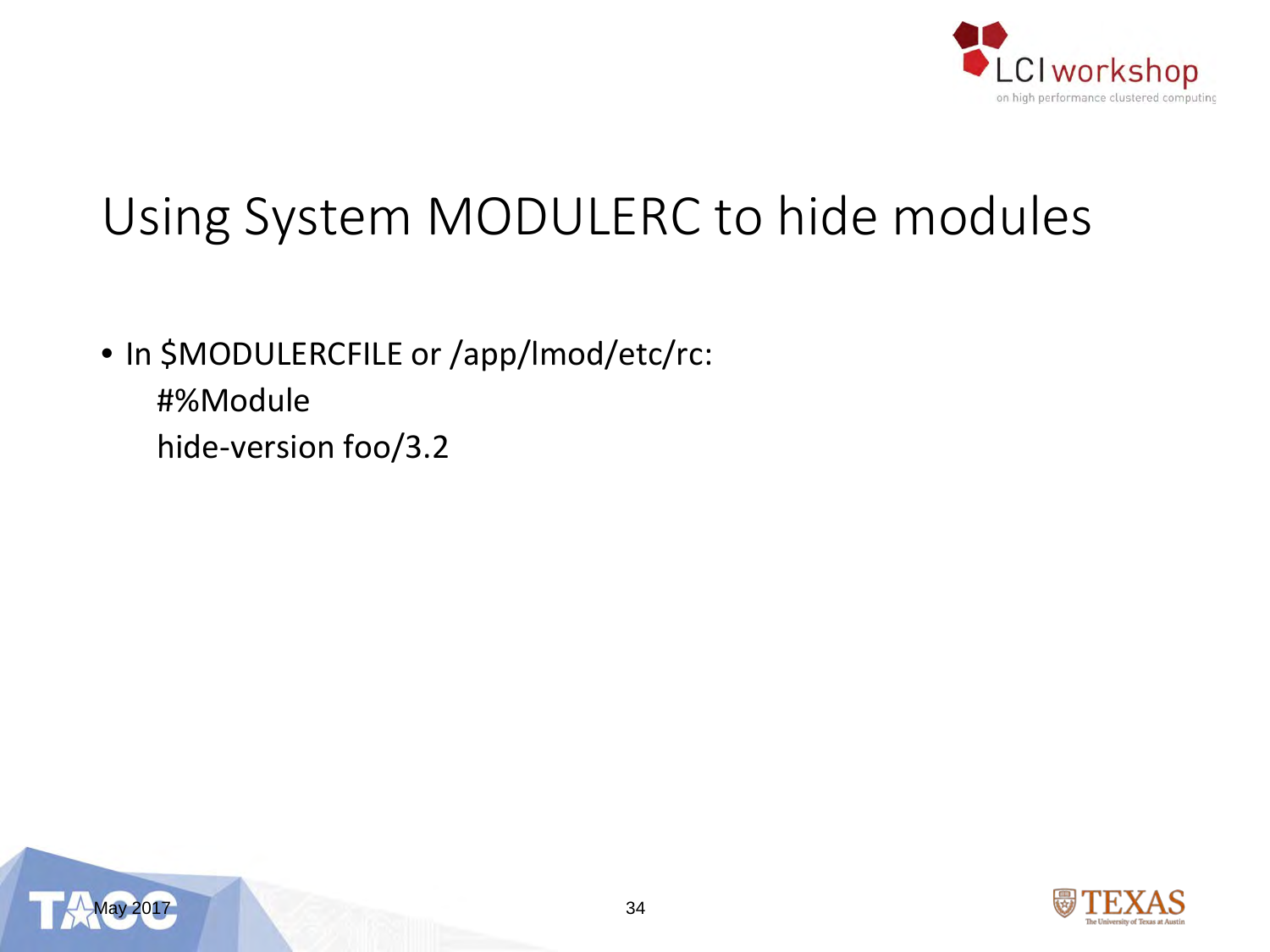

### Tracking Module Usage

- Lmod makes it easy to track module usage.
- Lmod can be setup to send a tagged message to syslog
- Rsyslog can send tags to a separate file.
- See lmod/contrib/tracking\_module\_usage/\* for details



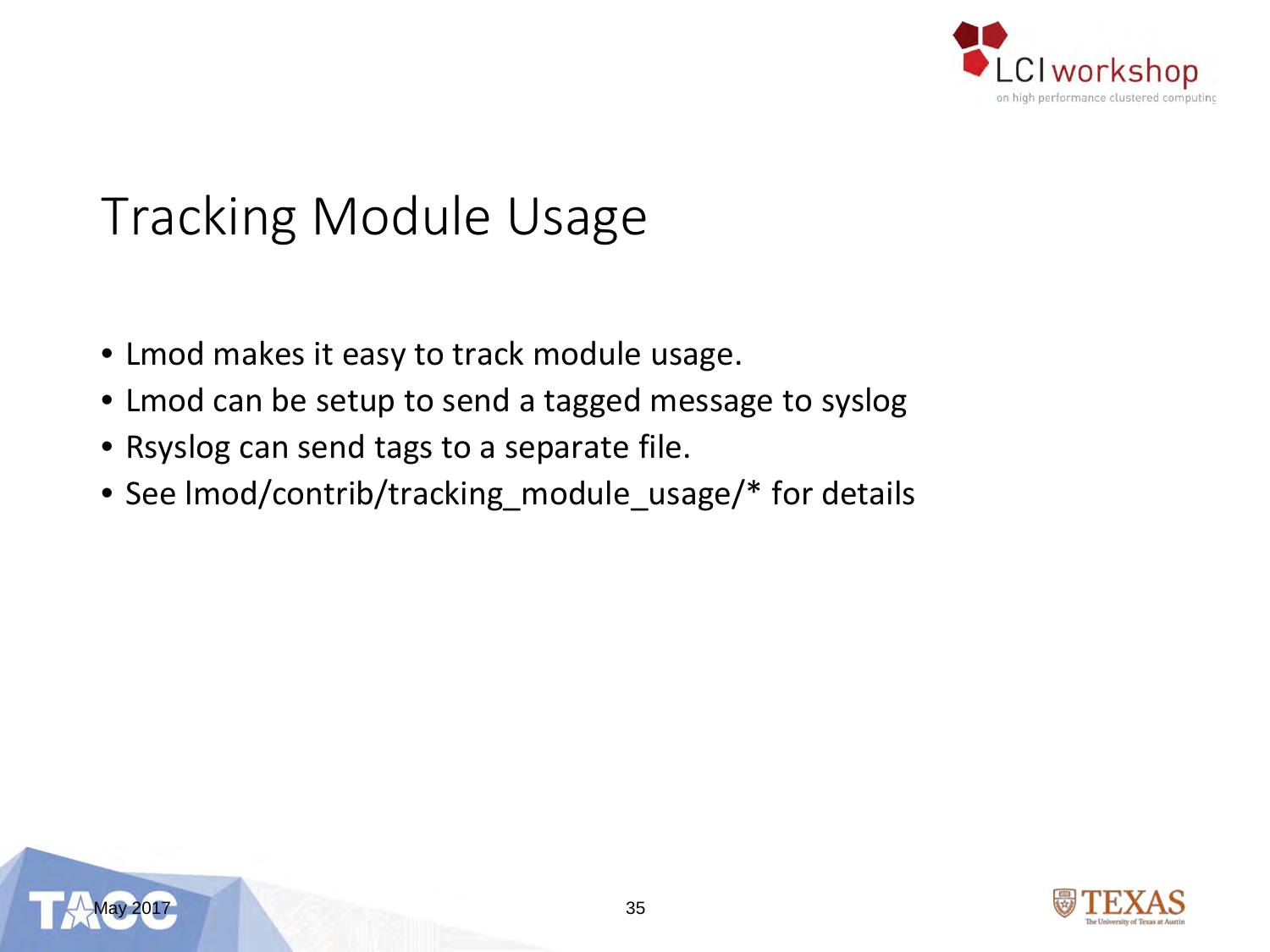

#### Usage counts

\$ analyzeLmodDB --sqlPattern '%fftw%' --start '2015-01-01' --end<br>'2015-02-01' counts

Module path  $\blacksquare$ 

| /apps/intel13/mpich_3_2/mfiles/fftw3/3.3.2 | 151 |
|--------------------------------------------|-----|
| /apps/intel13/mpich_3_2/mfiles/fftw2/2.1.5 | 62  |
| /apps/intel13/impi_4_1/mfiles/fftw3/3.3.2  | 45  |
| /apps/intel13/impi_4_1/mfiles/fftw2/2.1.5  | 19  |



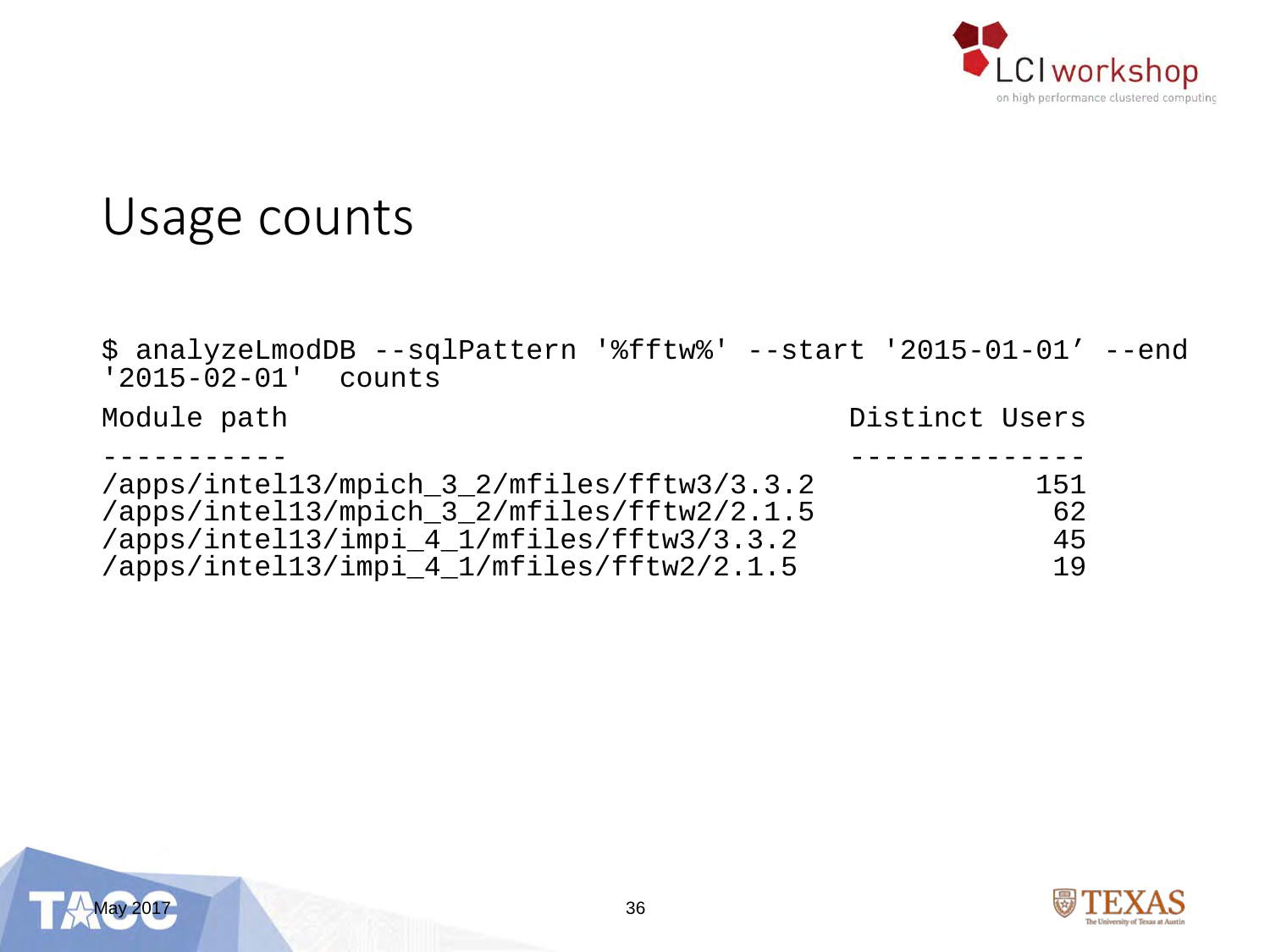

#### Distinct Users

| Module path                | User Name |
|----------------------------|-----------|
|                            |           |
|                            |           |
| /apps/mfiles/settarg/5.8   | userl     |
| /apps/mfiles/settarg/5.8   | user2     |
| /apps/mfiles/settarg/5.8   | user3     |
| /apps/mfiles/settarg/5.8.1 | mclay     |
| /apps/mfiles/settarg/5.9.1 | user5     |



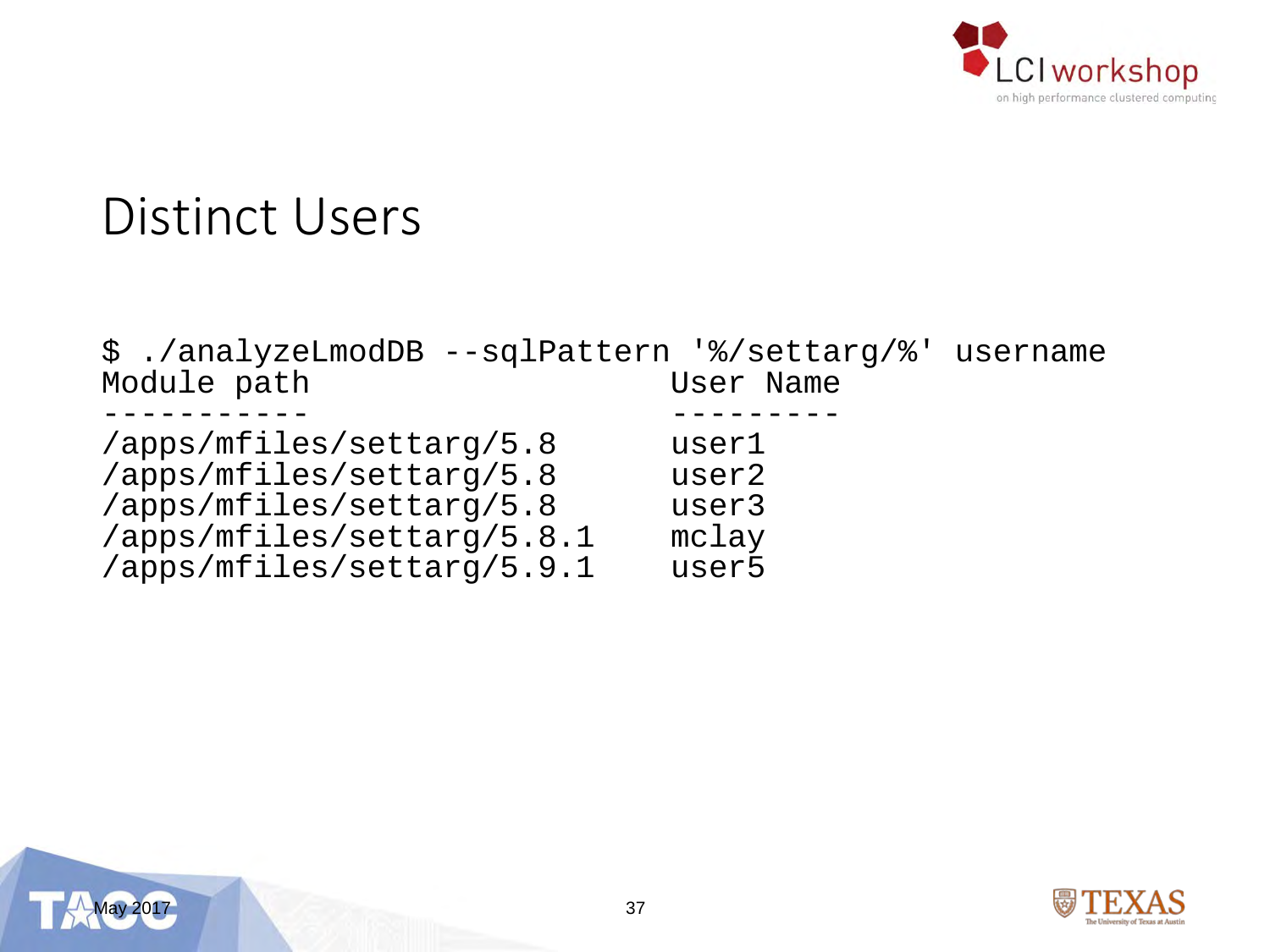

### Why does Lmod work at all?

- The Environment is inherited from the parent process
- Changes in the child's environment DOES NOT affect the parent's
- So how could Lmod work at all?



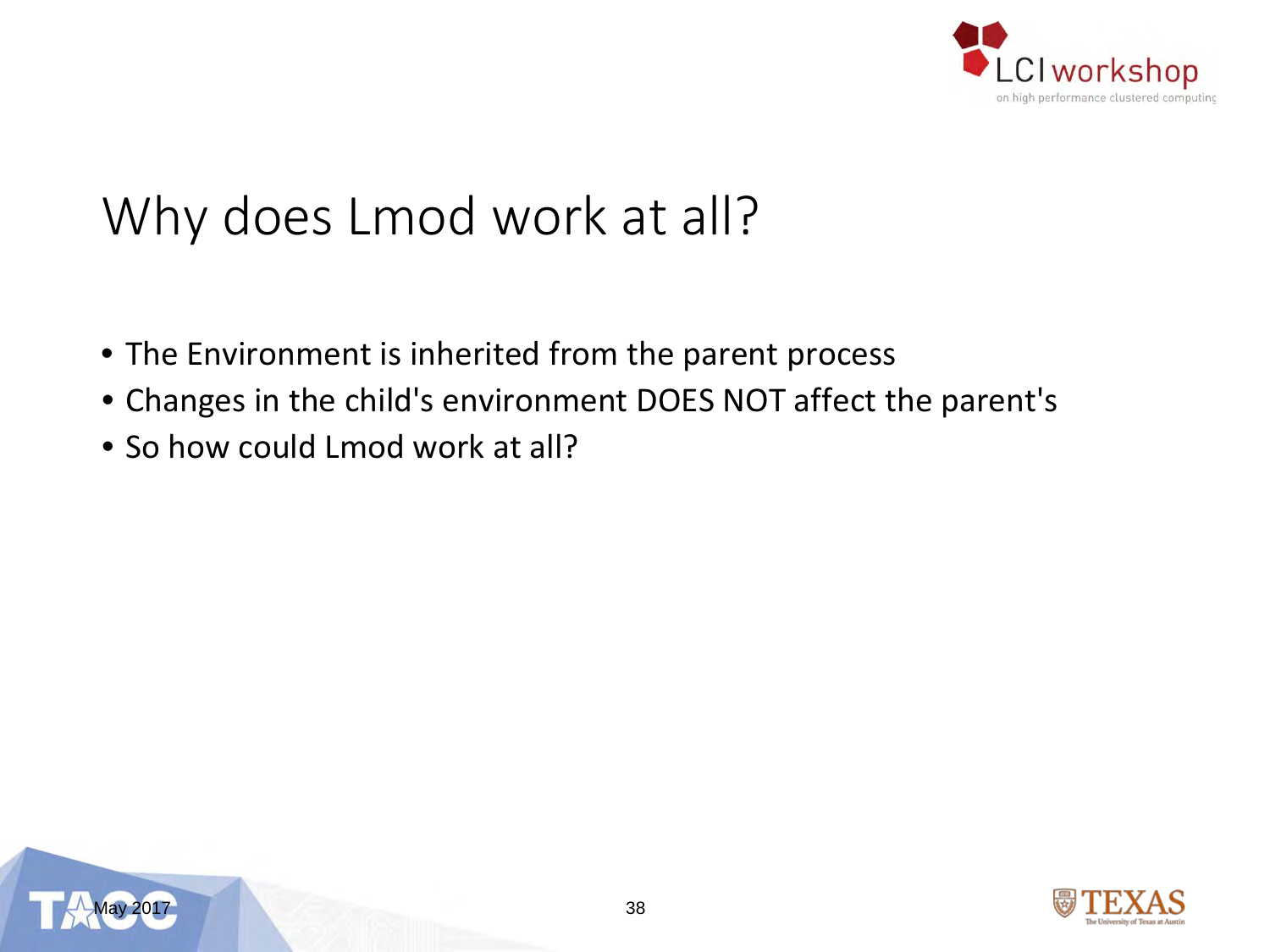

### The trick is:

- The lmod program generates text.
- The module command eval's that text.
- module () { eval \$(  $$LMOD_CMD$  bash " $$@"$ ) ;}



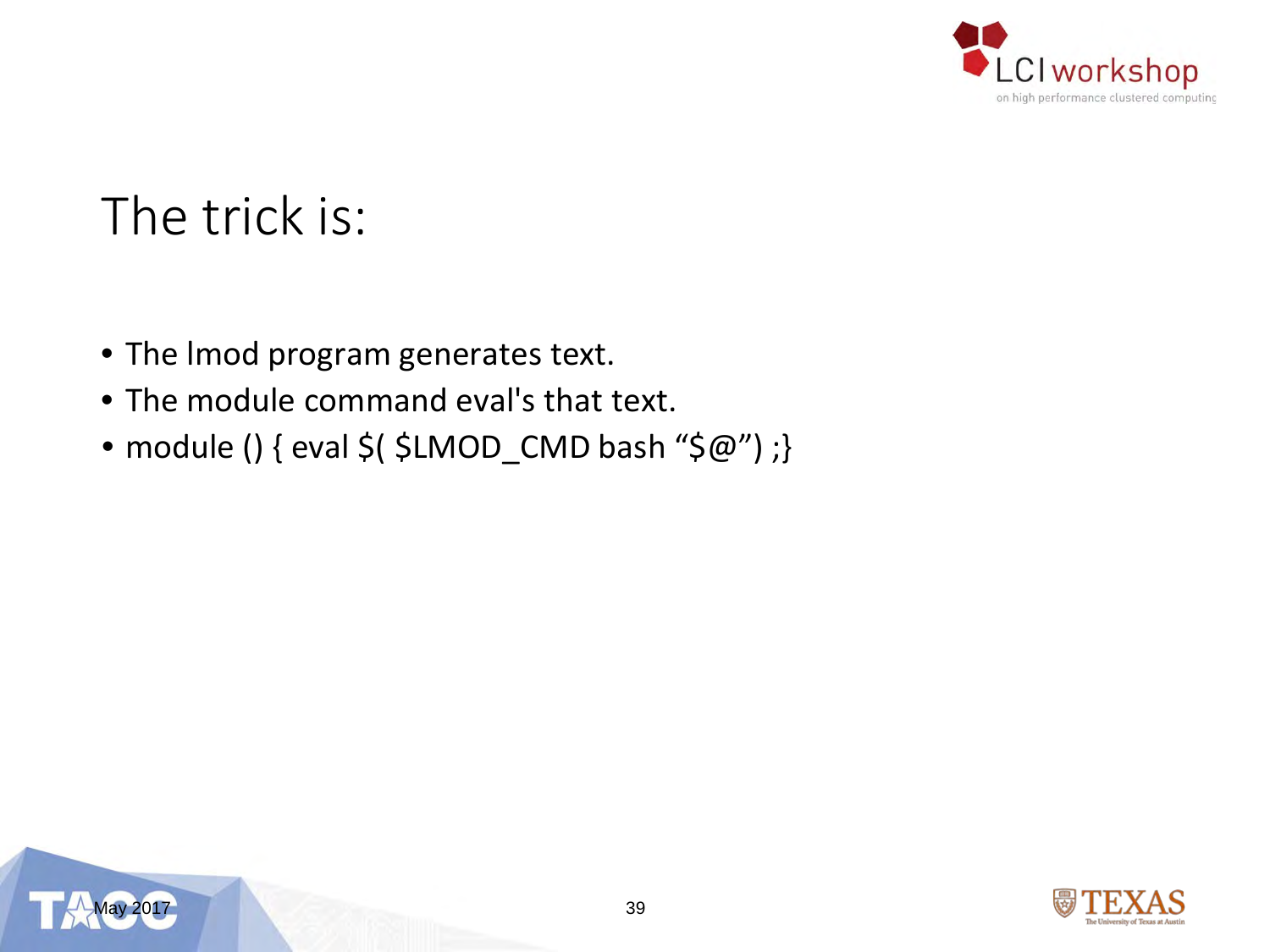

### Why is this important?

- It's a useful trick to know
- Debugging Modulefiles:
- \$LMOD\_CMD bash load module 2> /dev/null > stdout.txt



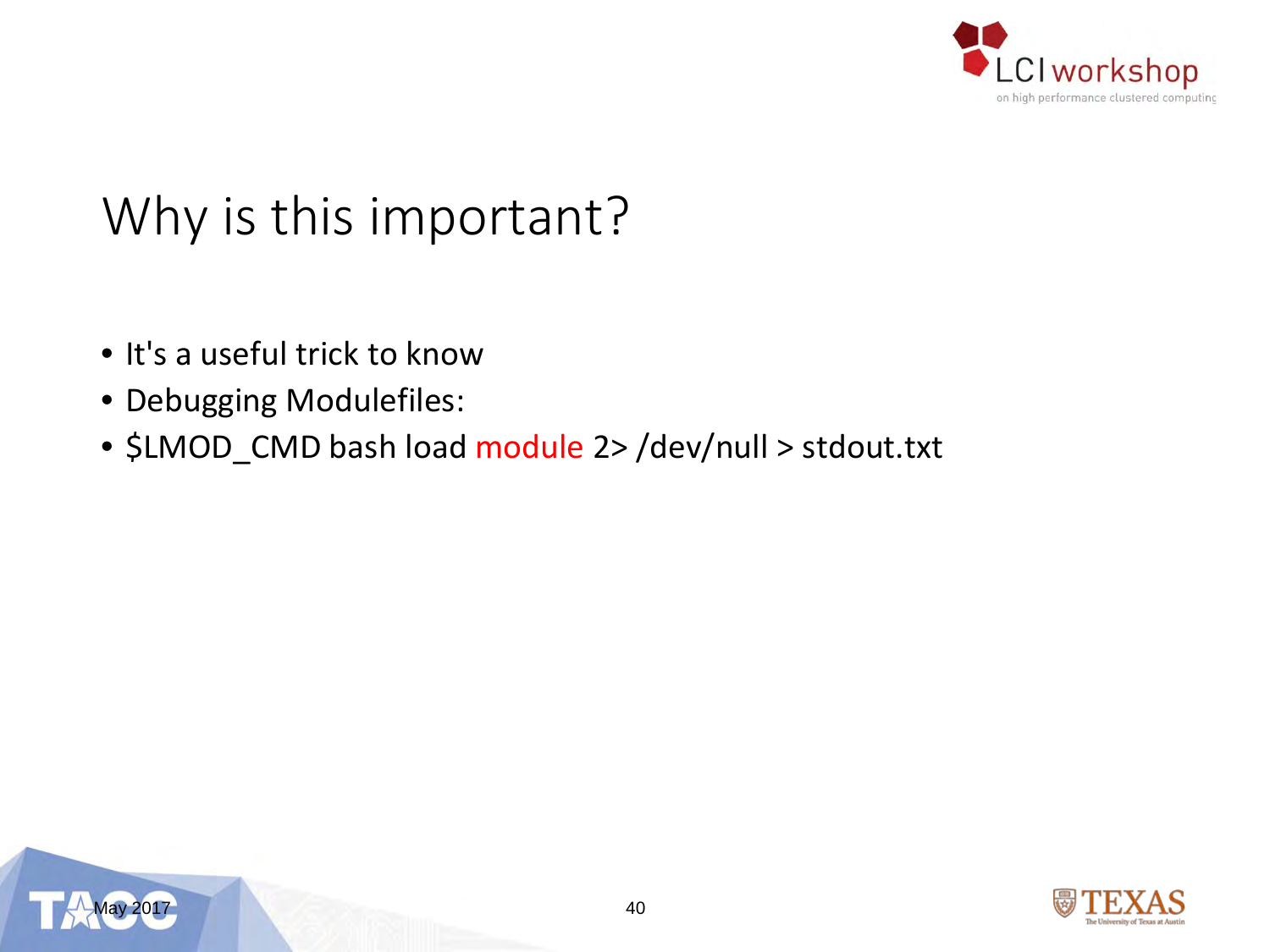

### Tracing Lmod

- A new feature of Lmod 7.4.4+
- module -T ...
- export LMOD\_TRACING=yes
- Can trace loads and how restores work.



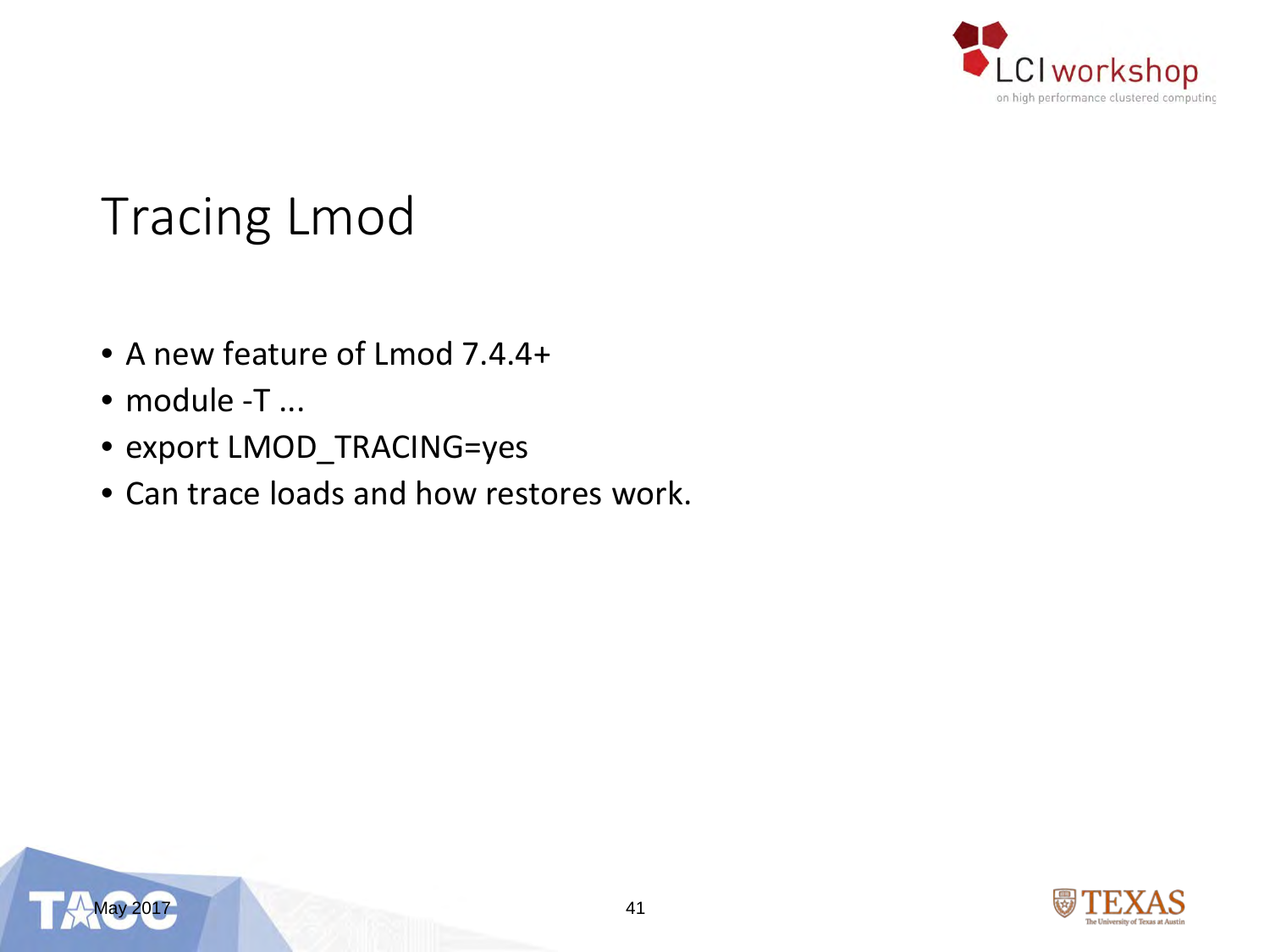

#### How to trace Lmod startup behavior

- How do you trace module commands in /etc/profile.d/\*.sh?
- Could modify /etc/profile.d/z99\_StdEnv.sh to turn on LMOD\_TRACING for a particular user. UGH!
- Install SHELL STARTUP DEBUG package instead



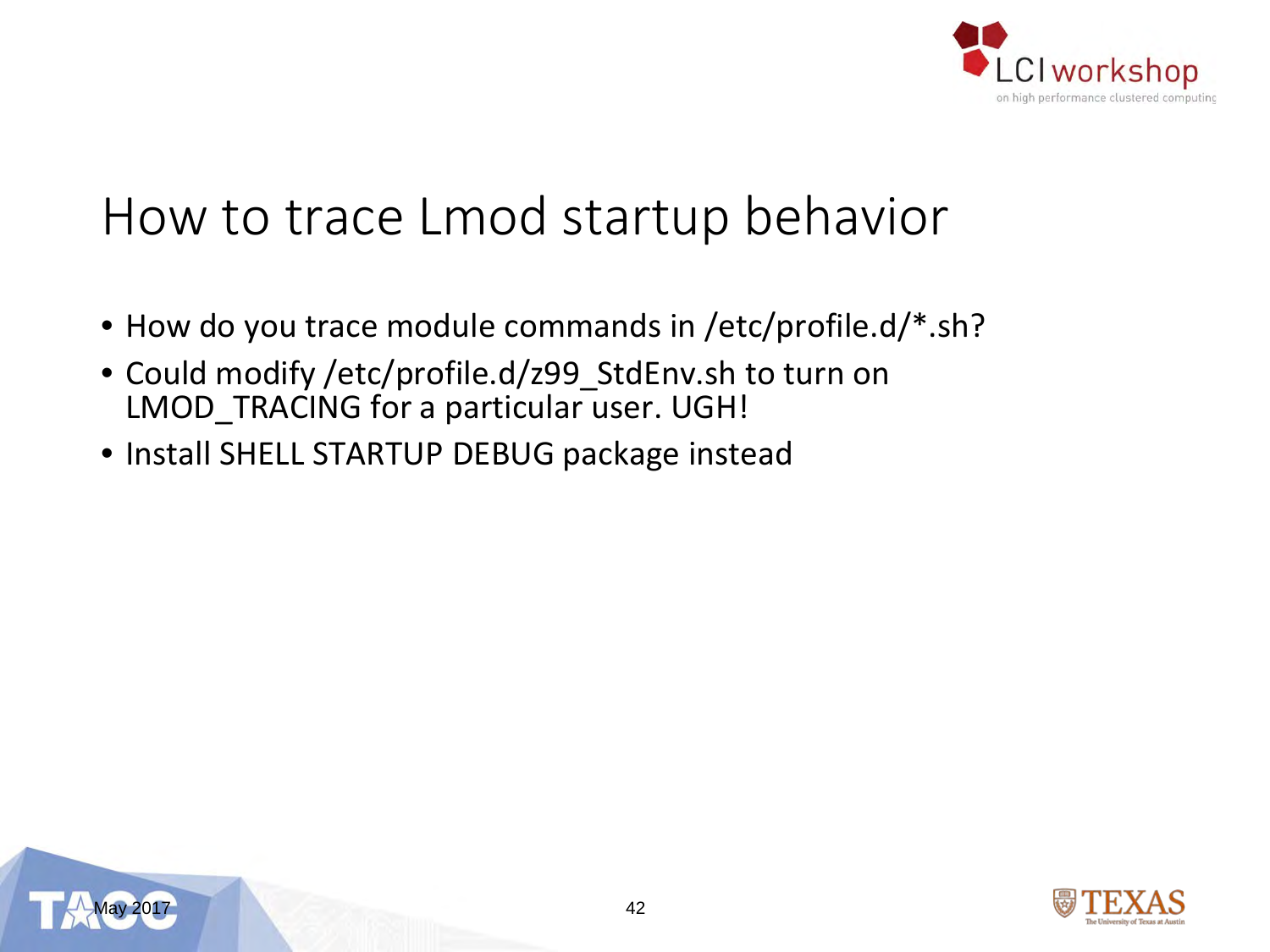

### SHELL STARTUP DEBUG Package

- Install from shellstartupdebug.sf.net
- Tracks startup behavior of /etc/profile.d/\*.sh
- Allows for the setting of env. vars before /etc/profile.d/\*.sh is sourced.
- Requires modifying /etc/bashrc ...



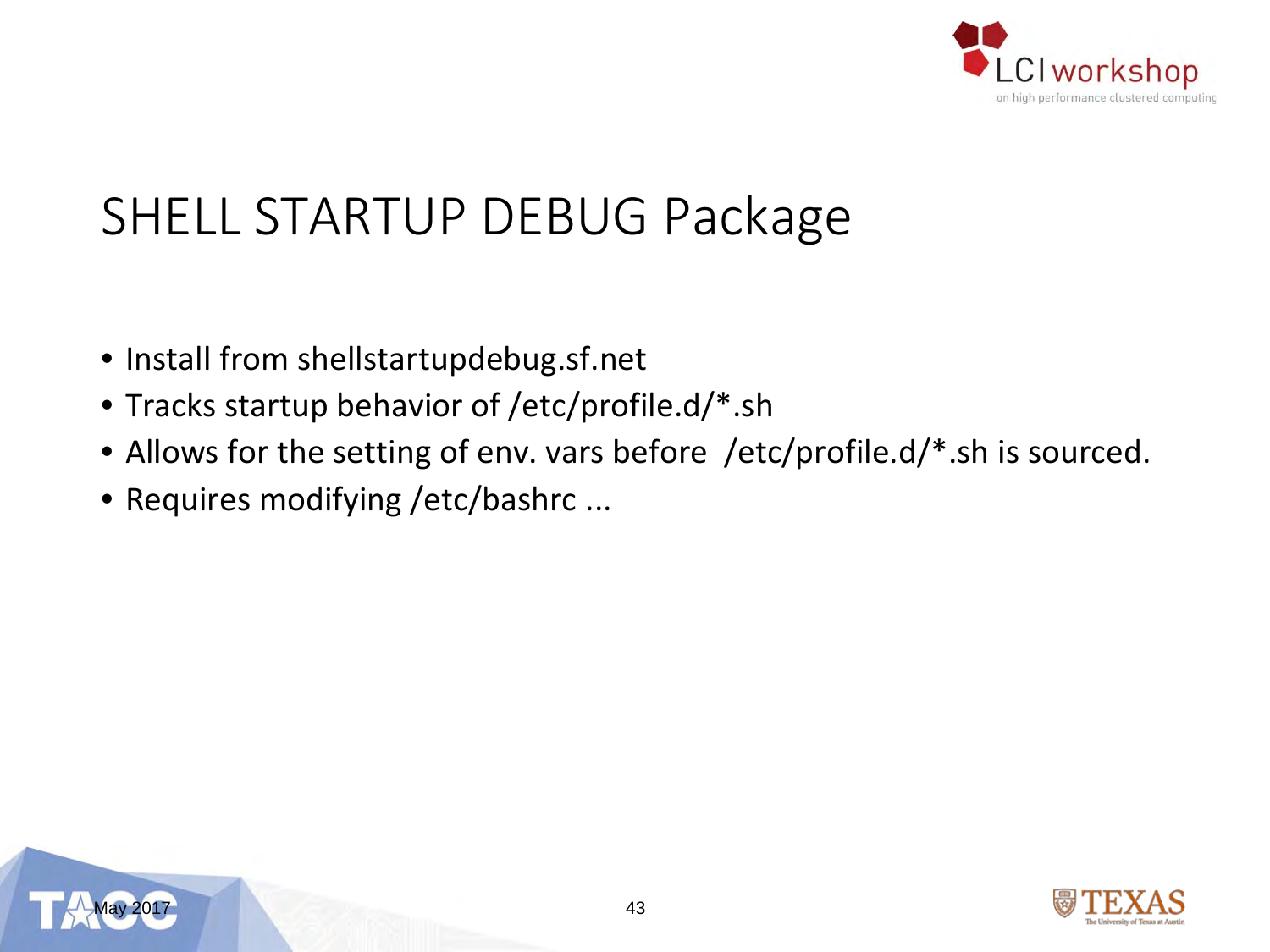

### SHELL STARTUP DEBUG (II)

- export SHELL\_STARTUP\_DEBUG=1 (in ~/.init.sh)
- Example output:

```
/etc/profile{
    /etc/profile.d/z00_lmod.sh{
    } Time = 0.0770
    /etc/profile.d/z99_StdEnv.sh{
    } Time = 0.2067
    /etc/bash.bashrc{
    } Time = 0.2338
 } Time = 0.3156
```
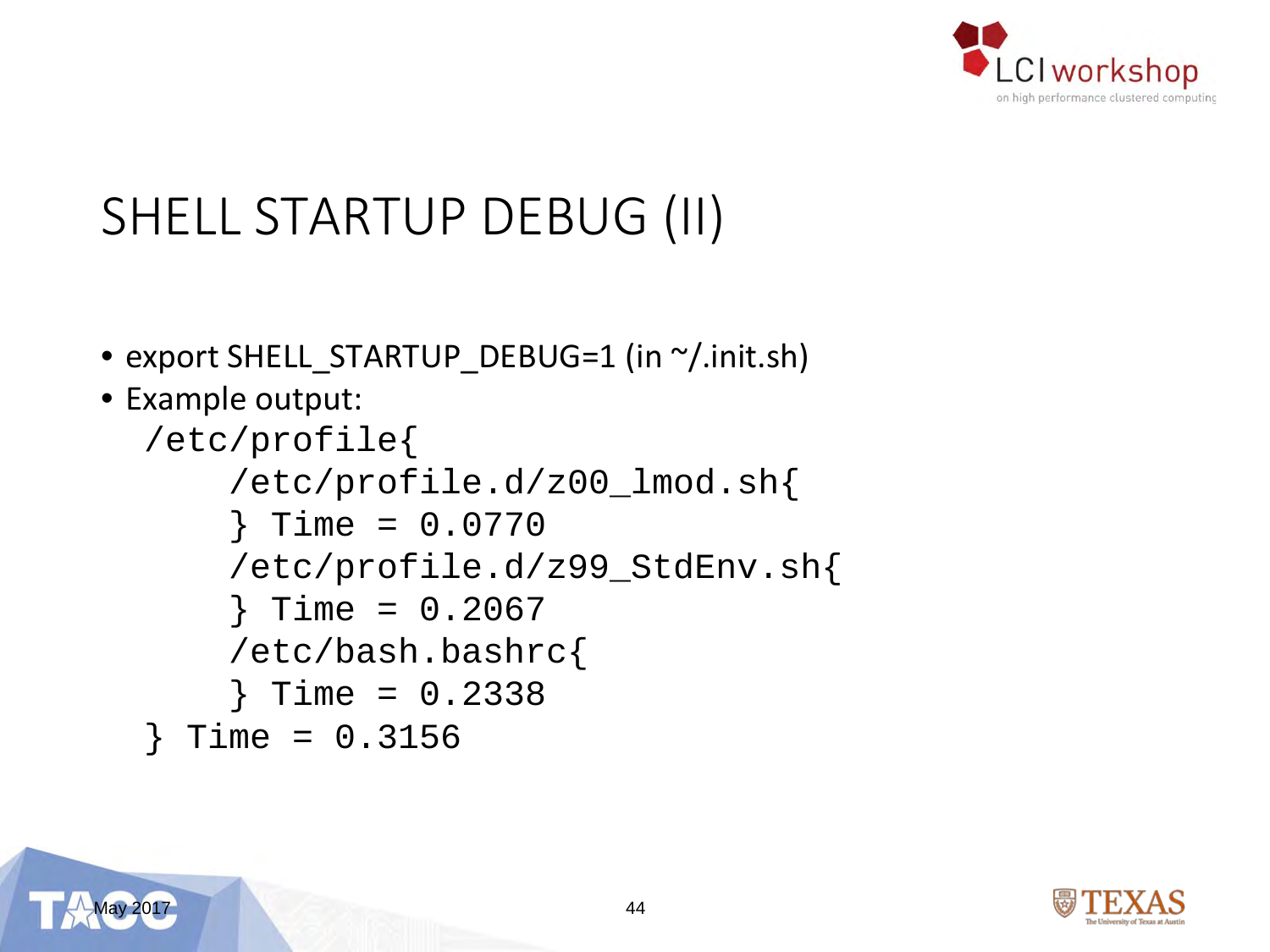

### SHELL STARTUP DEBUG and LMOD TRACING

- Put export LMOD TRACING=yes in ~/.init.sh
- Track Lmod startup issues:

```
running: module --initial\_load restore
Using collection: /home/user/.lmod.d/default
  Setting MODULEPATH to: /apps/mfiles/Darwin:/apps/mfiles/Core
  Loading: unix (fn: /apps/mfiles/Core/unix/unix.lua)
 Loading: gcc (fn: /apps/mfiles/Darwin/gcc/5.2.lua)
  Loading: StdEnv (fn: /apps/mfiles/Core/StdEnv.lua)
```
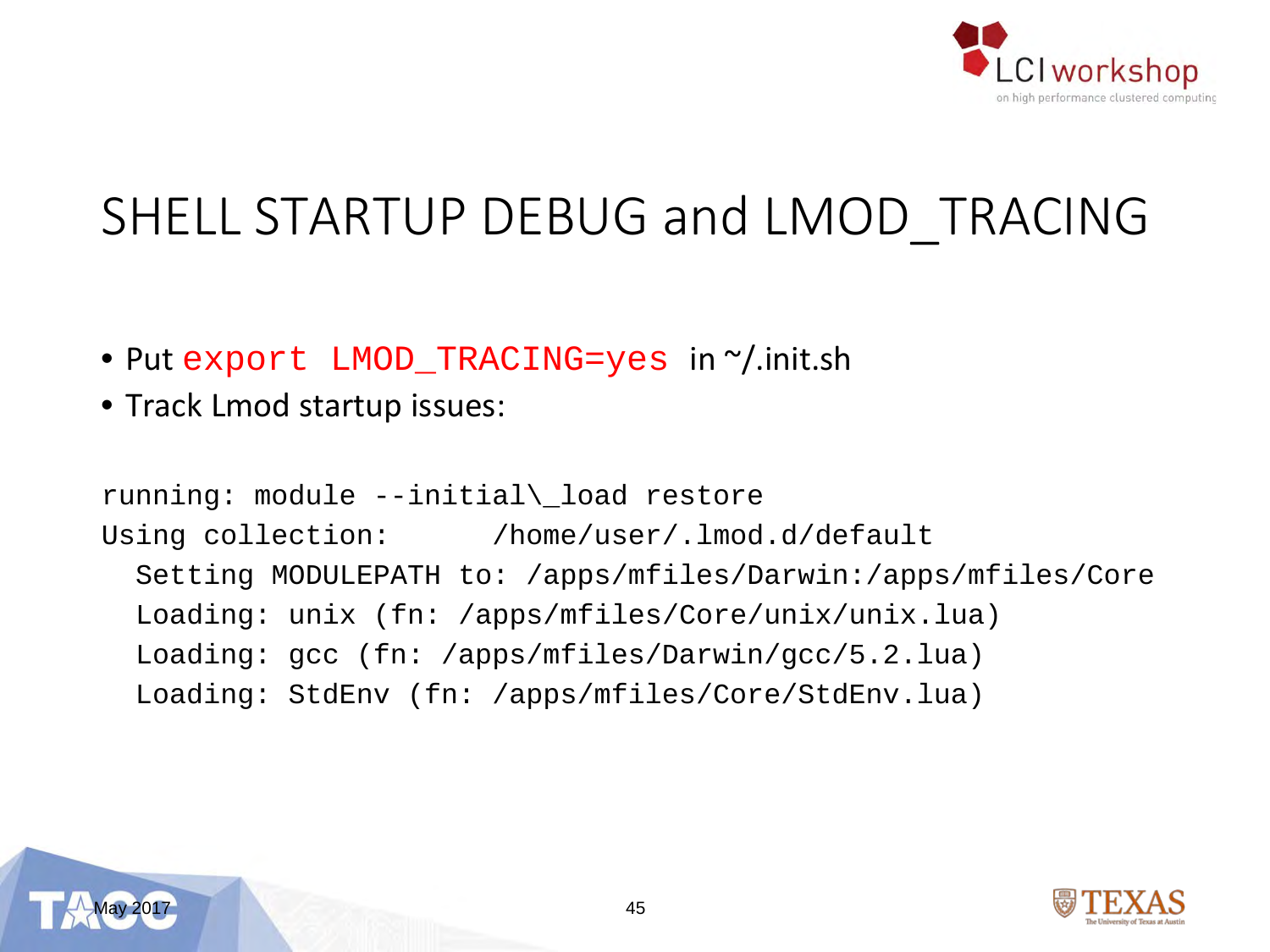

#### Advanced Topics

- ml
- Spider Cache
- Modulefiles can have properties
- New functions pushenv()
- SitePackage.lua and hooks



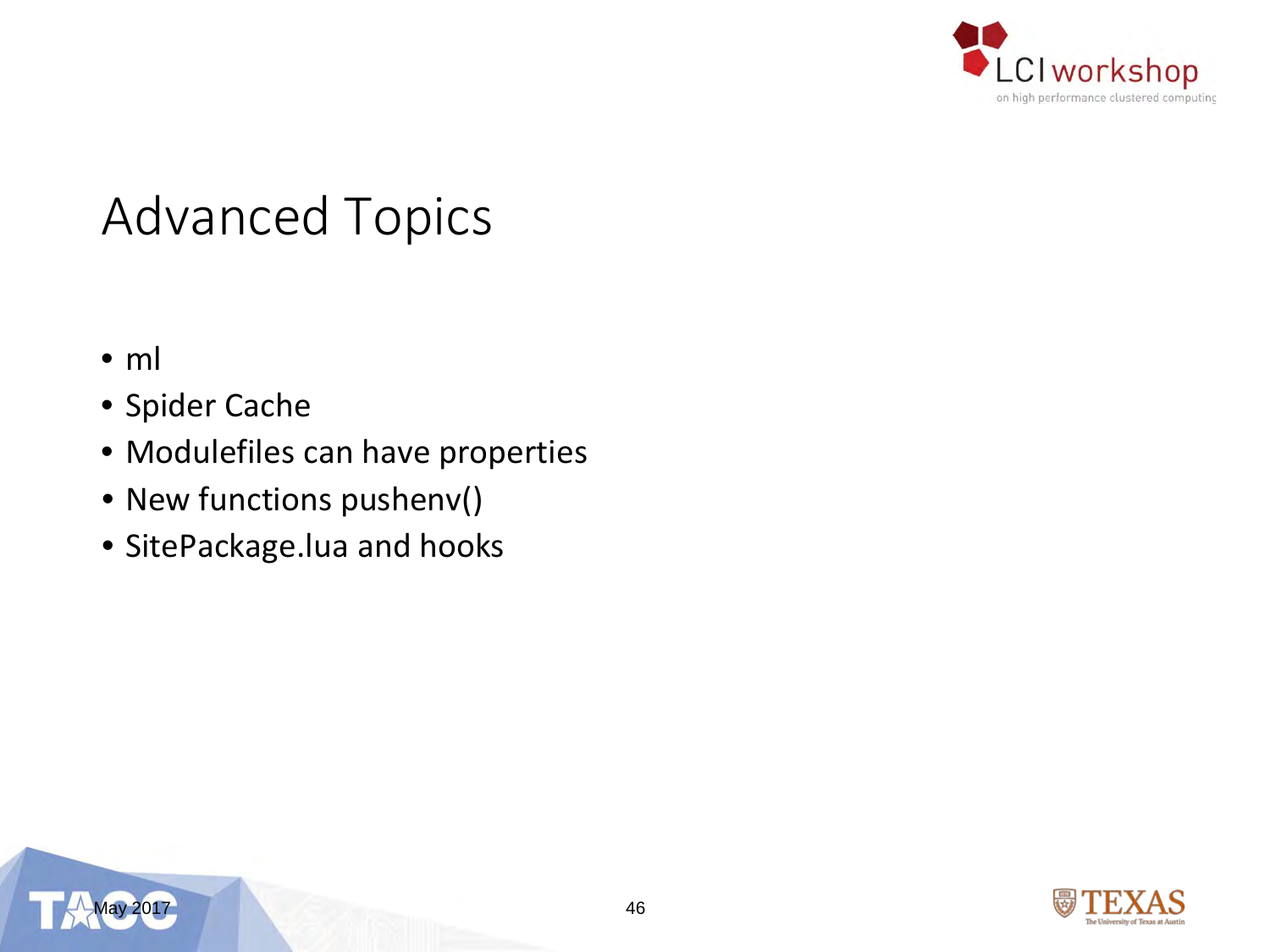

#### ml

- I have trouble typing ``module''
- Needed a shortcut program not an alias.
- ml was born
- ml -> module list
- ml name -> module load name
- ml –a b –c d -> module unload a c; module load b d
- ml av -> module avail
- ml spider -> module spider

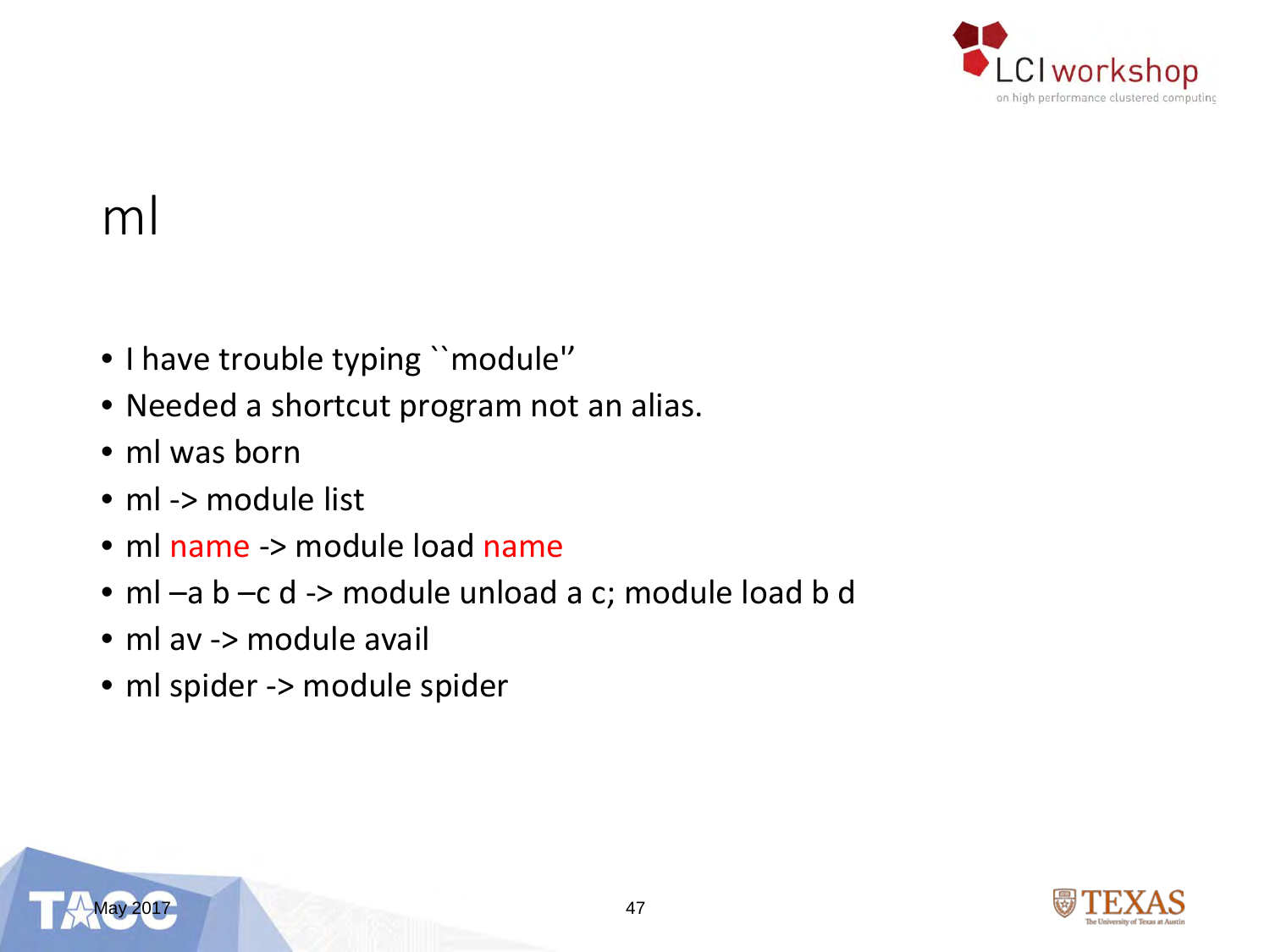

### Spider Cache

- Lmod has to know what modulefiles are in MODULEPATH
- It walks the directories in MODULEPATH every time!
- Or you can have system spider cache to speed things up
- https://lmod.readthedocs.io/en/latest/130\_spider\_cache.html for details.



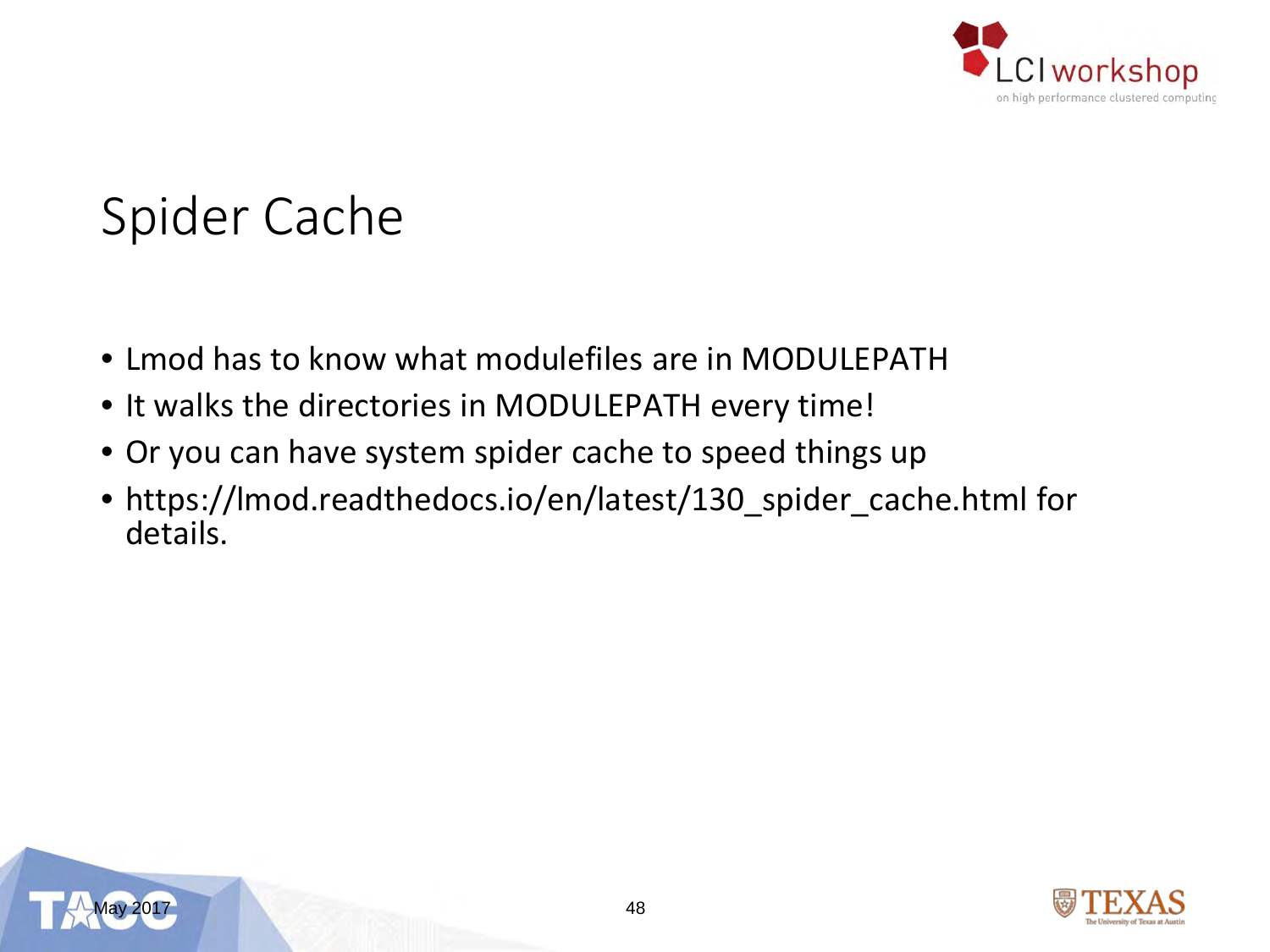

### Spider Cache Advantages

- The spider cache speeds up avail and spider greatly
- All system modulefiles have been read, properties determined
- Lua is quite fast and reading and interpreting a single file
- This is preferable to walking the directory tree and reading every module
- Why is every module file read: properties



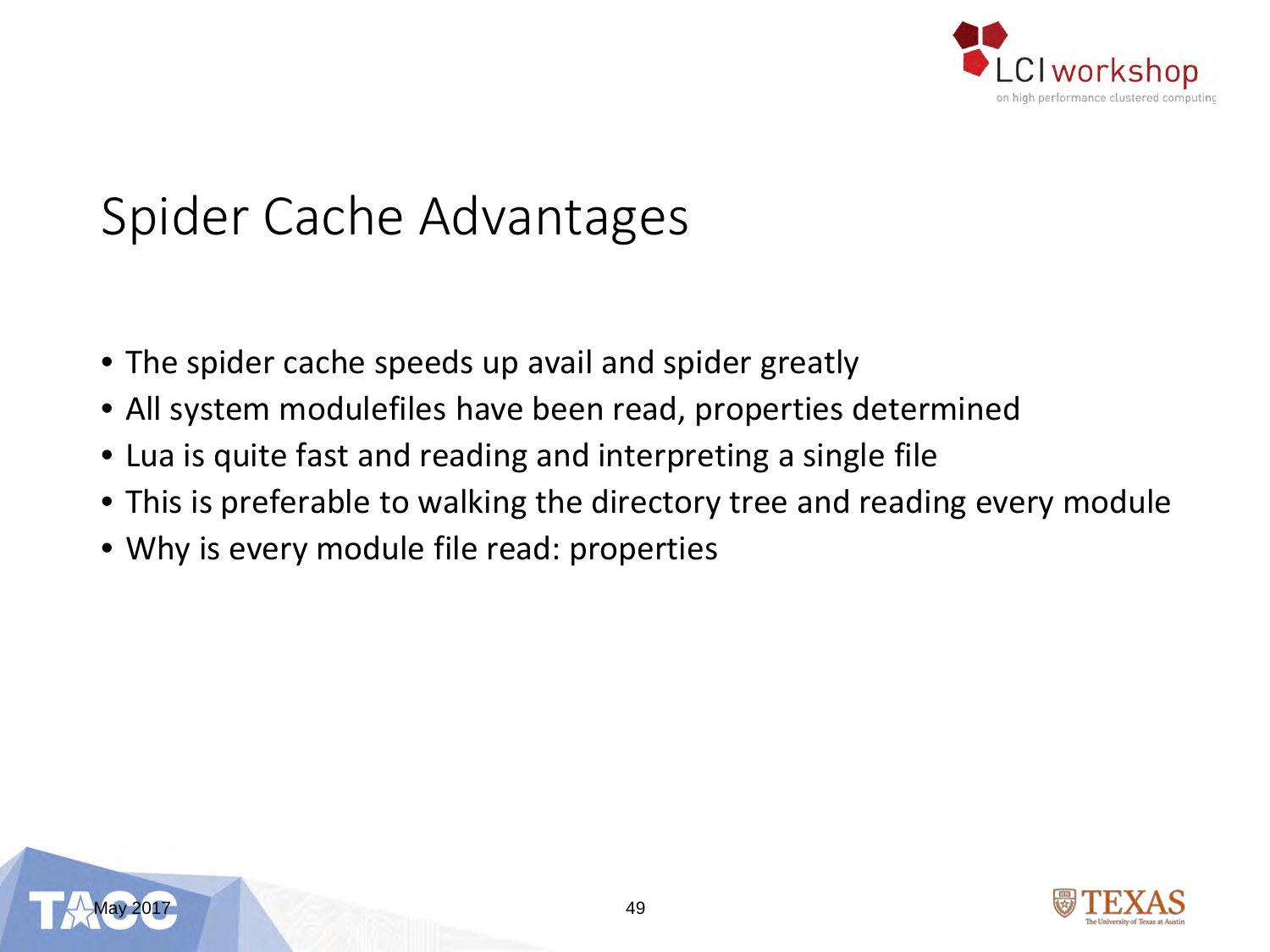

### Spider Cache Disadvantages

- There is only one: Keeping it up-to-date!
- If Lmod sees a valid cache file it assumes it is correct
- Otherwise what's the point.
- Currently loads bypass cache but avail and spider depend on it.
- Personal modules are not effected by system cache foo.



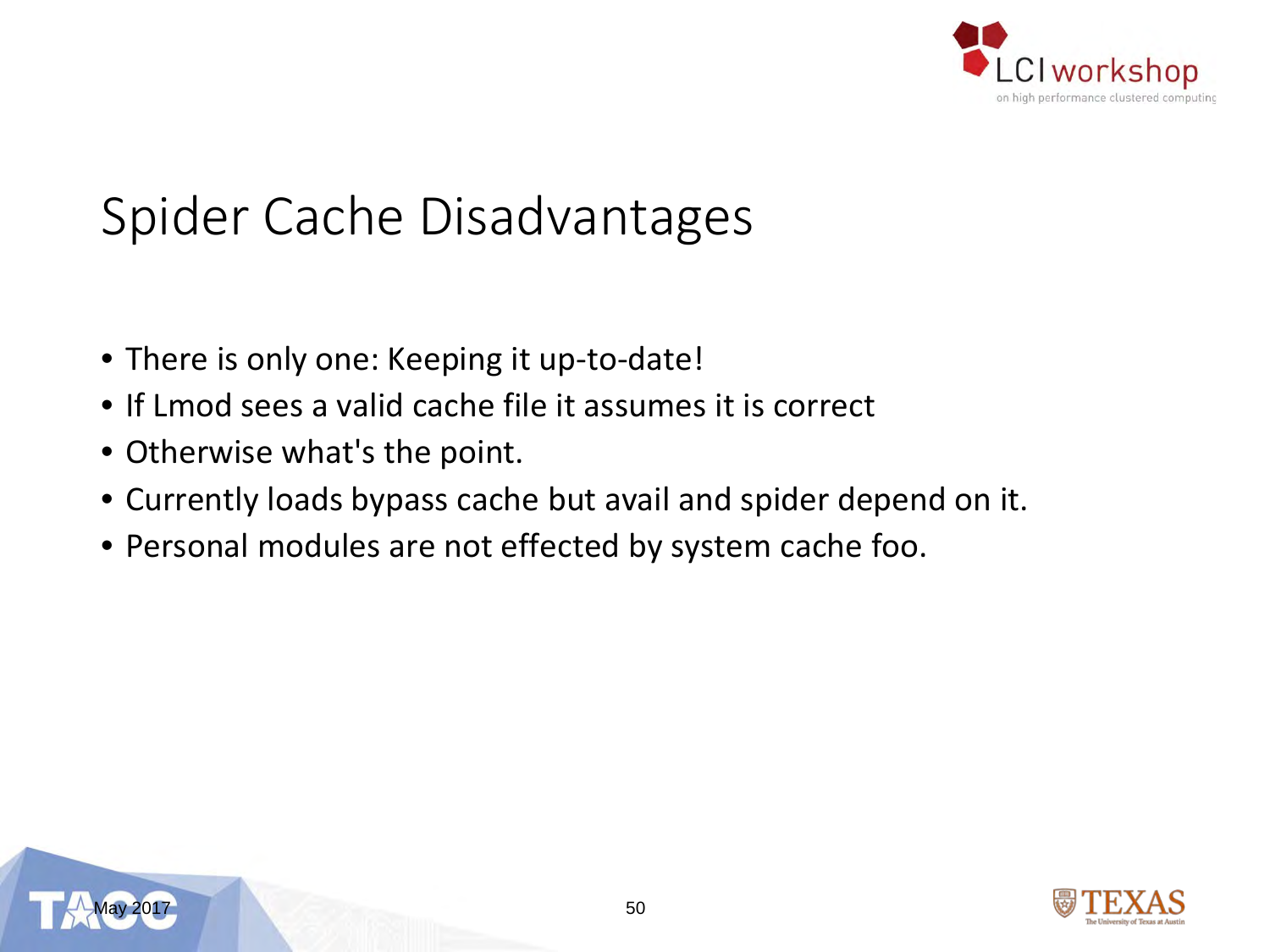

#### Module Properties

- TACC deployed Stampede with MIC accelerators
- Some modules will be ``MIC'' aware: mkl, fftw3, phdf5, ...
- Lmod will decorate these modules:

```
1) unix/unix 3) ddt/ddt 5) mpich2/1.5 7) phdf5/1.8.9 (m)
2) intel/13.0 4) mkl/mkl (*) 6) petsc/3.2 8) StdEnv
Where
 (m): module is build natively for MIC
 (*): module is build natively for MIC and offload to the MIC.
```

```
add_property("arch","mic") -- > phdf5 
add property("arch","mic:offload")
```
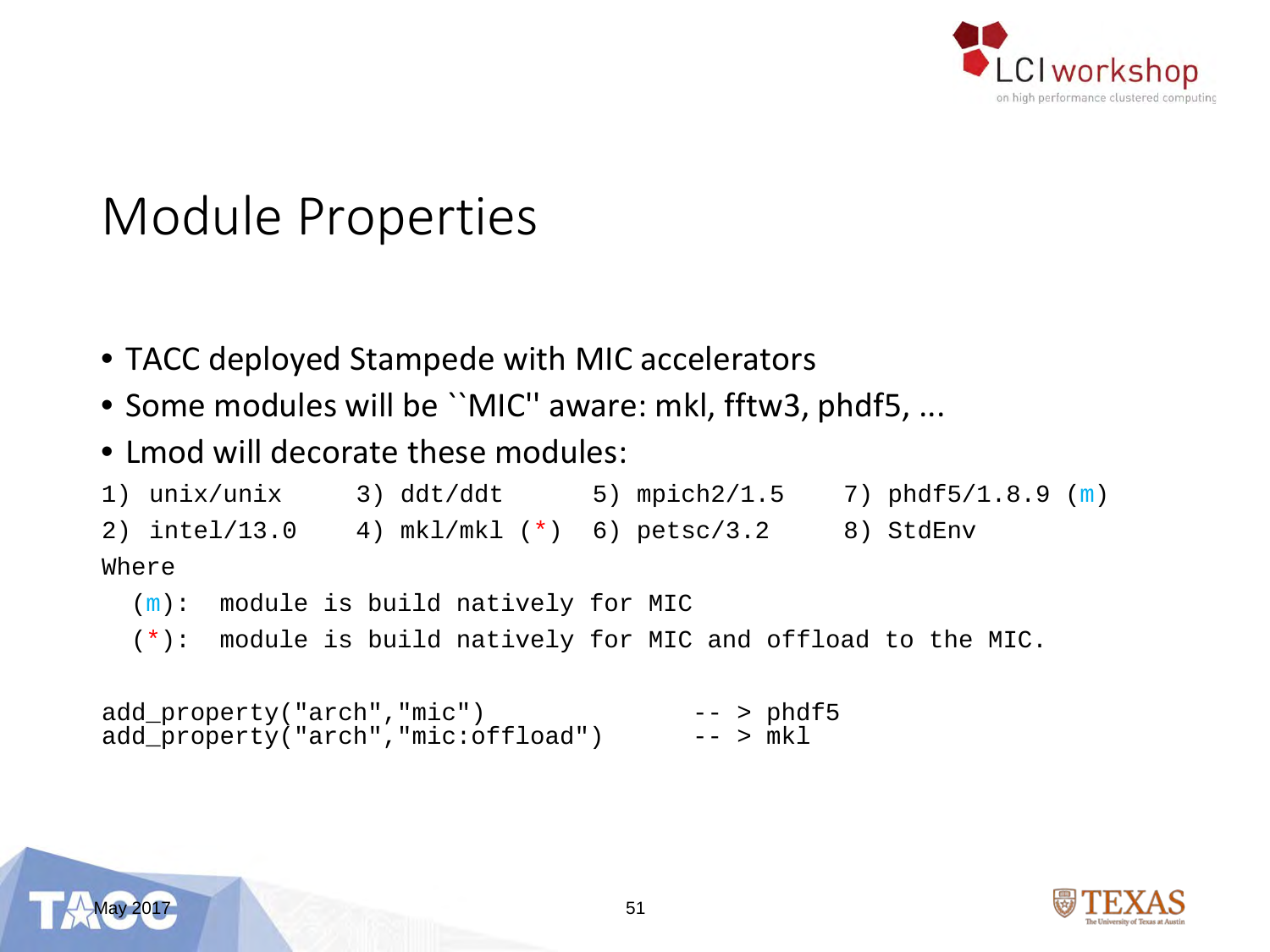

### Module Properties (II): Sticky

- A module can be sticky.
- It requires ``--force'' to unload or purge.

add\_property("lmod","sticky")



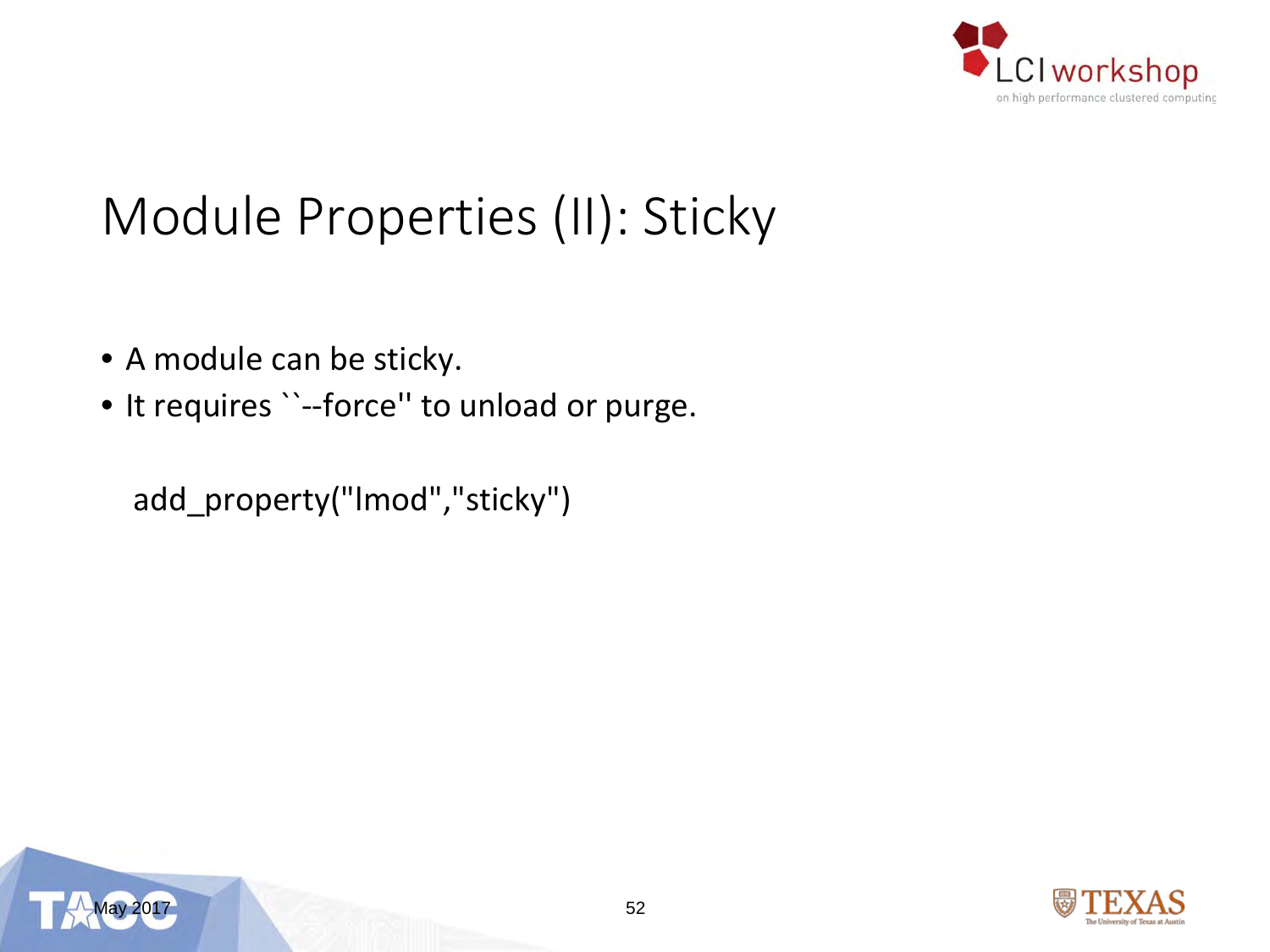

## pushenv()

- Suppose you'd like to set CC in the environment.
- setenv() won't work
- pushenv() will!

|                |      | $\#$ | setenv()                                                         | pusheny()     |
|----------------|------|------|------------------------------------------------------------------|---------------|
| \$ module load | qcc; |      | $\#$ -> $CC =$ q $cc$                                            | $CC =$ q $cc$ |
| \$ module load |      |      | $mpich: # -> CC=mpicc$                                           | CC=mpicc      |
|                |      |      | \$ module unload mpich; # -> CC is unset CC=qcc                  |               |
|                |      |      | $\frac{1}{2}$ module unload $qcc$ ; # -> CC is unset CC is unset |               |



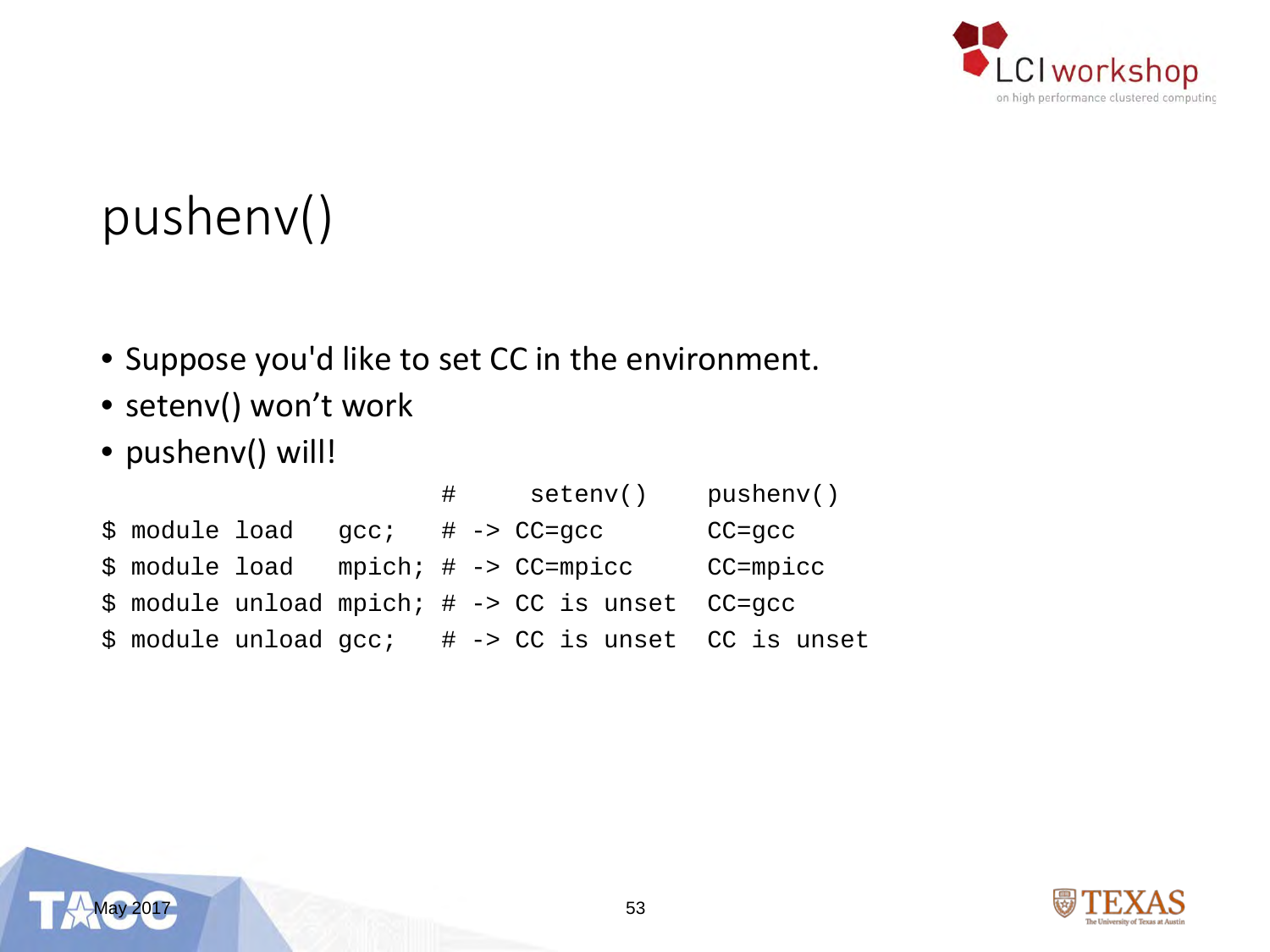

#### SitePackage.lua

- Extra Functions for all modulefiles for a site needs
- Support for hooks like load\_hook()
- See contrib/SitePackage for examples



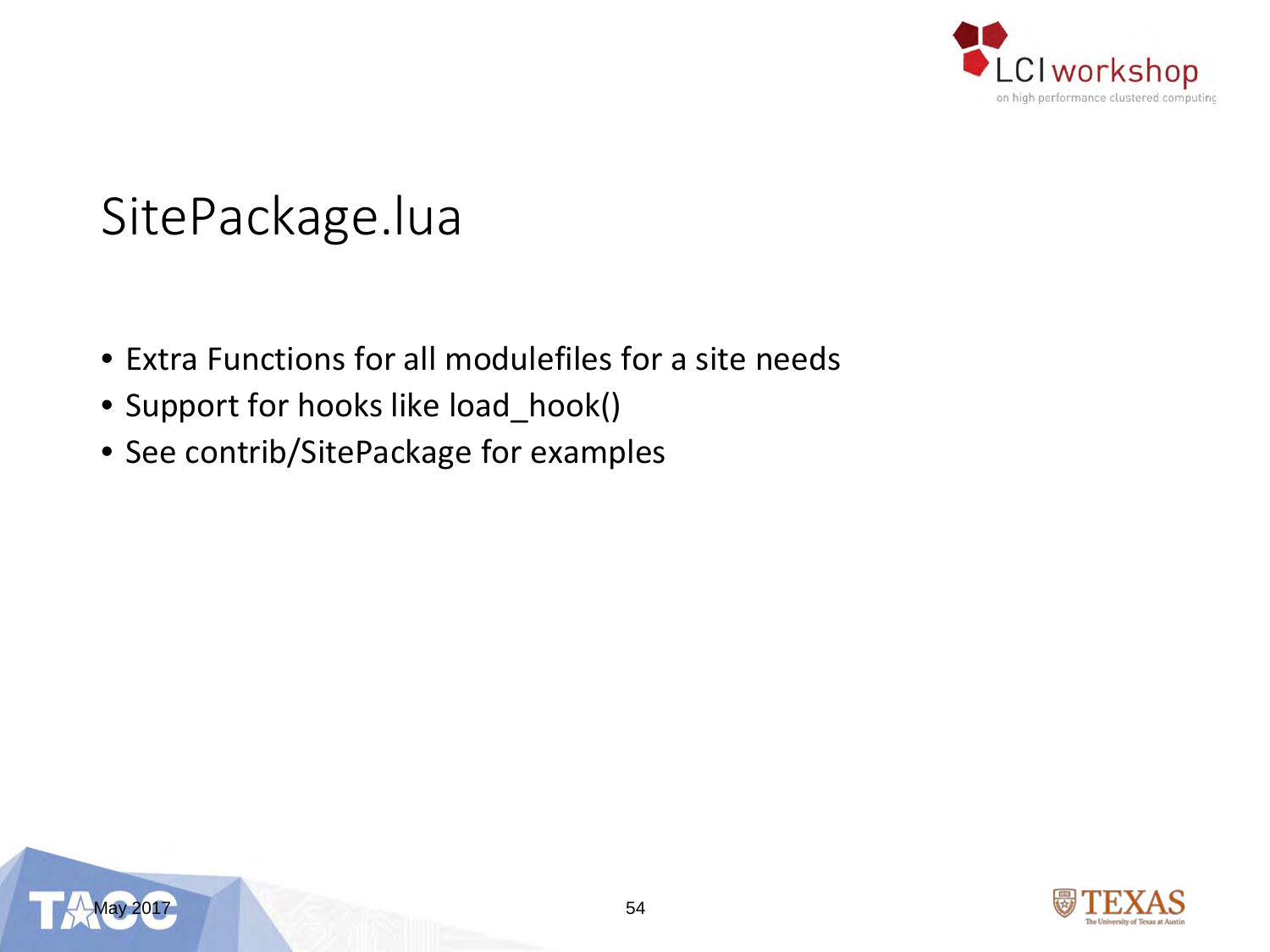

#### Remote Debugging

- No software over ten lines is bug free.
- Lmod is no exception.
- Bug reports are as easy as:
	- module --config 2> config.log
	- module -D avail 2> avail.log